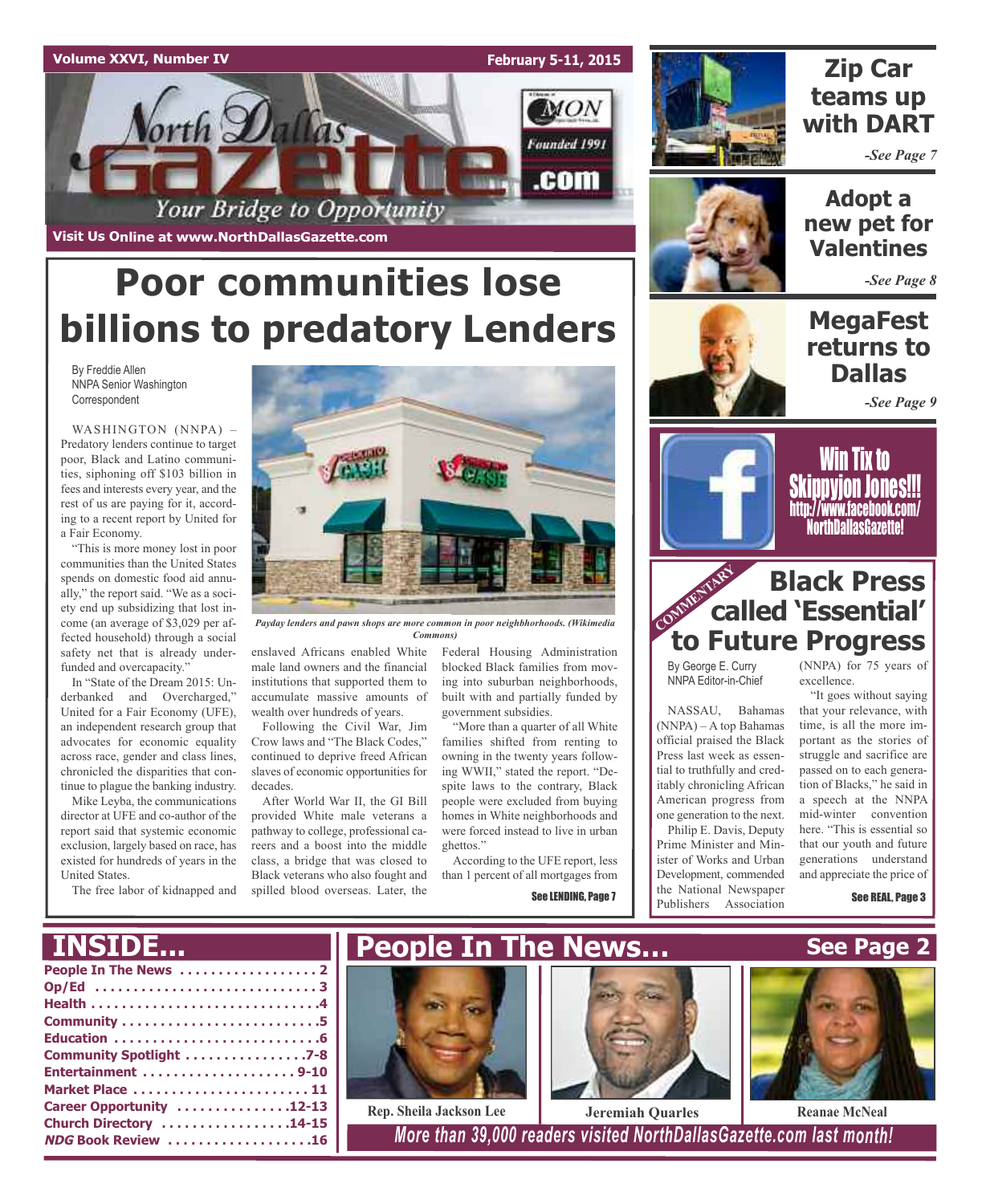#### **People in the News www.NorthDallasGazette.com**

## **Rep. Sheila Jackson Lee**

Texas Black Expo (TBE), a 501(c)3 and host of the largest African-American empowerment festival in Texas, announced this week U.S. Congresswoman Sheila Jackson Lee, 18th Congressional District of Texas will chair the 2015 Juneteenth Summer Celebration (#TBE2015), June 11-14 in Houston and Darryl King, co-founder and chief executive officer, Principle Partnering Group, will serve as vice chair.

TBE is a nonprofit organization with a mission to stimulate growth and development within urban com-



munities by strengthening businesses, inspiring youth, and building better lives. More than 20,000 attendees are expected to attend #TBE2015 which will feature health and wellness expositions, entrepreneur

## **Jeremiah Quarles**

Palm Beach, Fla. – Jeremiah Quarles, Chief Executive Officer of the DeSoto Economic Development Corporation has been selected as a winner in the economic development profession's 40 Under 40 awards, the only award of its kind recognizing young talent in the economic development profession.

A five-member selection committee from across the U.S chose the winners from a pool of more than 157 candidates based on their exceptional contributions to the economic development



industry. The award's program was managed by Development Counsellors International (DCI), a New York-based firm that specializes in economic development marketing.

workshops, business networking events, youth empowerment summits, entertainment shows and a small business marketplace.

"We've made great strides in America with regard to equal opportunity, but as evidenced by the Supreme Court's decision to invalidate a critical section of the Voting Rights Act of 1965, it's apparent there's still work to be done," said Congresswoman Jackson Lee. "I am honored to work with Texas Black Expo to put forth meaningful action to celebrate cultural diversity, further educational and economic empowerment, encourage self-awareness and

"It's no surprise that Jeremiah was selected for this prestigious national award," said Dr. Tarron Richardson, City Manager. "This recognition also serves as a direct reflection of the value and quality of services that the DEDC and its Board provides to our community. We're delighted to have Jeremiah's experience coupled with his intricate understanding of the North Texas region here in DeSoto. The future development of this city is that

advocate for equality."

Congresswoman Jackson Lee is an eminent, powerful voice in Washington. Currently beginning her 11th term, 20 years, she has proven to be an effective leader and stanch defender of the Constitutional rights of all Americans. Darryl King is a successful entrepreneur who consistently works to open doors of opportunity for numerous businesses and organizations throughout Texas. King advocates for economically disadvantaged and minority communities and serves multiple statewide boards.

"To enrich Texas' diverse

Economic Development Corporation (DEDC) since August 2013 and has been in the economic development profession for nearly a decade. Prior to accepting the position with the DEDC, Quarles served as the Executive Director of Economic Development for the City of Glenn Heights, Texas and as a Project Manager for downtown business attraction and retention for the City of Dallas Office of Economic Development.

Since accepting the position in DeSoto, Quarles has focused the organization's efforts on further attracting medical, aviation and ad-

"I am deeply honored and thankful to have received this fellowship and to have the opportunity to cultivate my research skills in creating scholarly work that underscores my cultural and linguistic perspectives," Ms. McNeal said. "Moreover, I appreciate having Dr. Victor Villanueva, a senior scholar in the field of English, as my mentor during the fellowship. I look forward to growing and learning as an activist-research-scholar."

inception in 2000.

communities, we must work together to cultivate feelings of pride and inclusion," said King. "Texas Black Expo has been in a pillar in the community for more than a decade, and I delighted to join the organization in support of mission to strengthen businesses and inspire everyone."

TBE Summer Celebration is traditionally held to correspond with the Juneteenth holiday, a significant historical observance for the African American community. The theme of the event evolves to ensure it addresses the community's most pertinent needs.

vanced manufacturing industries; raising brand awareness of DeSoto throughout the site selector and corporate

business community; and developing collaborative strategies for sustainable economic growth. During his first 14 months, Quarles oversaw substantial economic development projects totaling over \$115 million in new capital investment and created or retained over 350 full-time jobs. In addition, he has helped to re-energize the establishment of the Revolving Loan Fund Program (RLF) to assist small busi-

#TBE2015 is themed "Building Better Lives" and aims to connect with the organization's mission by concentrating on three focus areas: health, technology and cultural arts.

"Texas Black Expo was designed to galvanize African American communities across Texas with constructive messages and valuable resources," said Jerome Love, president, Texas Black Expo.

For more information about Texas Black Expo events visit www.texasblackexpo.com and connect with @TexasBlackExpo on Twitter, Instagram and Facebook.

nesses with overall project or startup costs.

Quarles is a finance graduate of the Eli Broad College of Business at Michigan State University and a 2017 MBA candidate of the Mendoza College of Business at the University of Notre Dame. He is also the Immediate Past Chairman of the Dallas Regional Chambers' economic development arm - the DFW Marketing Allies Group. Other accolades include Dallas Business Journal's Top Minority Business Leader and 40 Under Forty,

#### See QUARLES, Page 13

## **Reanae McNeal**

DENTON — Reanae McNeal of Davenport, Iowa, a Texas Woman's University doctoral candidate in women's studies and a master's student in English, recently was awarded a prestigious fellowship from the National Council of Teachers of English (NCTE). She is one of only 14 scholars chosen nation wide for NCTE's Cultivating New Voices Among Scholars of Color Fellowship, 2014-2016 cohort.

According to NCTE, "the Cultivating New Voices program is designed to provide two years of support, mentoring and networking opportunities for early career scholars of color." The



program aims to work with selected doctoral candidates and early career post-secondary faculty to cultivate the ability to draw from their own cultural and linguistic perspectives as they conceptualize, plan, conduct, write and disseminate findings from their research. Fellows interact within the research community and with established scholars whose own work can be enriched by their engagement with new ideas and perspectives.

Jeremiah Quarles, has served as the Chief Executive Officer of the DeSoto

much brighter."

Ms. McNeal received her master of arts degree in women's studies from TWU. Her research interests include white settler colonialism; global/U.S. women of colors; womanist/feminist/

Indigenous theorizing; liberationist epistemologies; African-Native studies; African-American and Indigenous liberation movements; multicultural transformative pedagogies; women of colors and violence; womanist theology; Indigenous/tribal theology; racial genocide; black womanist/feminist/Indige-

nous global thought; and the international council of thirteen Indigenous grandmothers.

More than 80 Cultivating New Voices Among Scholars Fellows have been selected since the program's



*For the 411 in the community, go to www.northdallasgazette.com*

**Not Ce rtified by the Te x a s Boa rd of Lega l Spe c ia l i za tion** ¥ If you qualify. \*Fees quoted above are minimum down payment needed to begin processing your case.

2730 N. Stemmons Frwy, Suite 409 • Dallas, TX 75207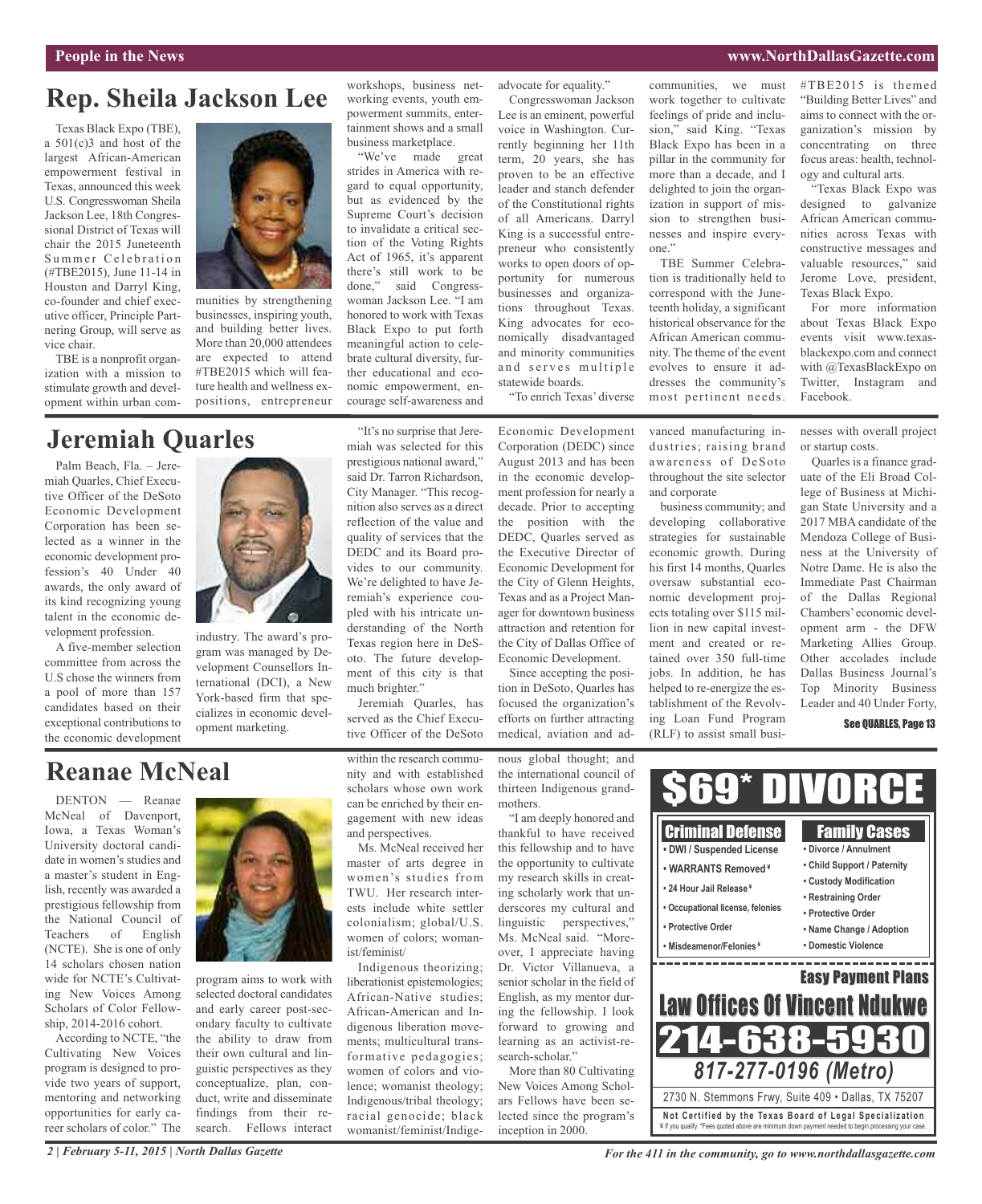#### **www.NorthDallasGazette.com Op-Ed**



*"Do what you say you are going to do ... when you say you are going to do it."*

**Publisher's Office:** publisher@northdallasgazette.com

**Sales Department:** marketing@northdallasgazette.com

**Editorial Department:**

editor@northdallasgazette.com

## **Online:**

www.NorthDallasGazette.com www.twitter.com/NDGEditor www.facebook.com/NorthDallasGazette www.pinterest.com/NDallasGazette

## STAFF

**Chairman Emeritus** *Jim Bochum 1933 – 2009*

**Published By** *Minority Opportunity News, Inc.*

> **Web Master** *Todd Jones*

**Special Projects Manager** *Edward Dewayne "Preacher Boy" Gibson, Jr. James C. Allen*

**Community Marketing** *Nina Garcia*

**Religious/ Marketing Editor** *Shirley Demus Tarpley*

#### **Advisory Board:**

*John Dudley Myrtle Hightower Fred Moses Annie Dickson Cecil Starks Willie Wattley Coty Rodriguez-Anderson B. J. Williams Denise Upchurch Barbara Simpkins, ADVISORY BOARD SECRETARY*

**VP of Digital Marketing and Entertainment** *Jessica Brewer*

**Editor** *Ruth Ferguson*

**Contributing Writers** *Jackie Hardy Ivy N. McQuain Terri Schlichenmeyer Nicole Scott Tamarind Phinisee*

**Editorial Writers** *Ivy N. McQuain*

*Ruth Ferguson Nicole Scott*

**Production** *David Wilfong*

#### **Advisory Board Committees:**

*Public Relations Planning and Implementation* Cecil Starks, CHAIRPERSON

*Business Growth Referral* John Dudley, CHAIRPERSON

*Program Policy Development* Annie Dickson, CHAIRPER

*Quality Assurance* Myrtle Hightower, CHAIRPERSO Coty Rodriguez

*The North Dallas Gazette, formerly Minority Opportunity News, was founded in July 1991, by Mr.Jim Bochum and Mr.Thurman R. Jones. North Dallas Gazette is a wholly owned subsidairy of Minority Opportunity News, Inc.*

## **AME church leaders cite black economic empowerment as 2015 goal**

(TriceEdneyWire.com) - When Dr. Martin Luther King Jr. was assassinated, he and other protestors had won passage of the Civil Rights Act of 1964 and the Voting Rights Act of 1965. Therefore, his agenda had turned toward the next major issue - economic empowerment for Black people.

Therefore, on April 3, 1968, planning a march on behalf of oppressed sanitation workers, Dr. King told preachers at the Mason Temple in Memphis, Tenn., "It's all right to talk about long white robes over yonder, in all of its symbolism. But ultimately people want some suits and dresses and shoes to wear down here!

"It's all right to talk about streets flowing with milk and honey, but God has commanded us to be concerned about the slums down here, and his children who can't eat three square meals a day.

"It's all right to talk about the new Jerusalem, but one day, God's preacher must talk about the new New York, the new Atlanta, the new Philadelphia, the new Los Angeles, the new Memphis, Tennessee. This is what we have to do."

## **REAL,** continued from Page <sup>1</sup>

what they enjoy today."

NNPA publishers were also greeted by Minister of Tourism Obediah H. Wilchcombe. A former journalist, Wilchcombe pledged to advertise in NNPA newspapers to help attract tourists, especially African Americans, to the Bahamas.

In his speech, Davis said, "No one has the authority to tell your story like you can so as to aptly illustrate in the words of an old African proverb: 'Until the lions have their own historians, tales of the hunt shall always glorify the hunters.""

Davis urged publishers to continue providing robust coverage of their communi-

*National Bankers Association President Michael Grant, U.S. Black Chambers Inc. President Ron Busby, and A.M.E. board member Rev. Jonathan Weaverdiscuss a new plan for economic development through the Black Church.*

nor friends can make a race stand unless it has strength in its own foundation; that races like individuals must stand or fall by their own merit; that to fully succeed they must practice the virtues of self-reliance, selfrespect, industry, perseverance, and economy.'"

Grant continued in his own words: "We played a major role in growing America from a small colonial outpost to the greatest industrial giant the world has ever known. We don't have to argue about our ability to grow wealth. We have made everyone else rich, some filthy rich. Isn't it time that we finally make our efforts productive for

The next day, Dr. King was assassinated.

Nearly 47 years later, as America last month celebrated the King birthday holiday and is now celebrating Black History Month, a group of church leaders appears to be carrying out this Black economic empowerment goal in earnest. Invited to speak to a recent gathering of pastors and leaders of the African Methodist Episcopal (A.M.E.) Church, National Bankers Association President Michael Grant cited the words of human rights champion Paul Robeson:

'"We realize that our future lies chiefly in our own hands,'" Grant quoted. "'We know that neither institution

"As you move to celebrate Black History Month beginning early next week, I encourage you to continue as responsible generational leaders, being the critical voice that gives the perspective that others are simply not equipped to give," he said. "I also entreat you to embrace the technology of youth. Arming yourselves in this way will allow you to exponentially contribute to nurturing hearts and enlightening minds throughout the world." Davis drew a direct link

young people.

ties while embracing the technology favored by between the Civil Rights Movement of the 1960s and recent unrest across the nation when unarmed African Americans were killed by ourselves?"

police officers who were

never prosecuted. "Today, history screams as loudly in Ferguson [Mo.] as it did in Mississippi during the 1960s," he said. "We must, though, be careful that the ideologies which led to our bonded and disenfranchised forebears to unrest and uprising are not used to rationalize the actions of those who resist the necessary casings of law and order.

"As journalists, your role as peacekeepers, therefore, can never be overstated.

Grant was keynote speaker during a special session on "Economic Development through the Black Church" during the A.M.E. Church's 2nd District Mid-year Opening Plenary Session in Raleigh, N.C. late last year. His speech preceded a panel discussion that also included Marie Johns, former deputy administrator at the Small Business Administration; Ron Busby, president/CEO of the U. S. Black Chambers Inc. and Rev. Jonathan Weaver, senior pastor of Greater Mt. Nebo A.M.E. Church in Bowie, Md., and board member of the A.M.E. organization that deals with economic growth and development projects.

Following the forum, Weaver says A.M.E. pastors, led by Bishop William P. DeVeaux, are now poised to carry out a specific plan that they hope will spread to other denominations and ultimately catch fire in other denominations and the Black community throughout 2015.

"Clearly where we are at this point is to actualize and implement what we dis-

#### See HOUSING Page 8

You must do all that you can to continue to be forthright and objective truthtellers, calming the waters, while providing an accessible resource for young emerging leaders."

Like African Americans, Davis said, the Bahamas has had its own struggles with racial tension. He said that history is "painfully punctuated with accounts of bloodshed and death, poverty and provocative policemen, incited cities and solemn cemeteries."

He explained, "Much as that history derives from the abominable Jim Crow that survives today dressed in the fabled emperor's new clothes."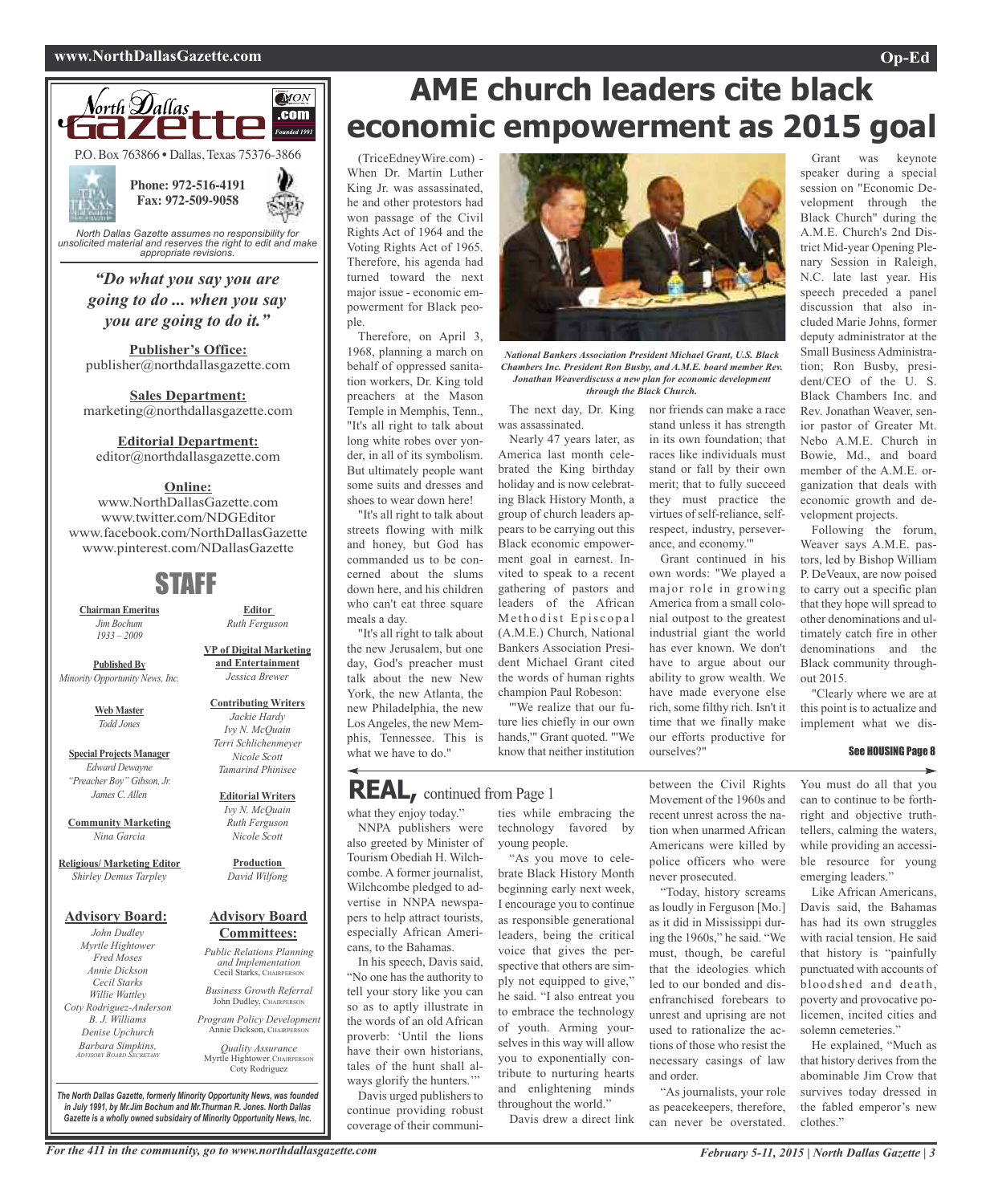## **'Get Tested. Grab a Bite' part of National Black HIV/AIDS Awareness Day**

DALLAS – Parkland Health & Hospital System is joining with several community partners to provide free health screenings in observance of National Black HIV/AIDS Awareness Day.

The second annual "Get Tested. Grab a Bite," which features free barbecue chicken for participants, will be hosted by The Afiya Center from 11 a.m. to 5 p.m., Feb. 6 at the Wynnewood Village Shopping Center, 501 Wynnewood Village, Dallas, 75224. It will include free rapid HIV testing provided by Parkland's Family Planning and HIV Prevention departments and The University

of Texas Southwestern Medical Center. The Urban League of Greater Dallas & North Central Texas and UT Southwestern will offer free syphilis testing, while AIDS Walk South Dallas will present educational information.

"The first step to living a long and healthy life with HIV is getting tested," said Candace Moore, MS, Parkland's HIV Prevention Program Manager. "HIV and AIDS continue to have a disproportionate impact on African Americans, particularly in South Dallas."

According to the Centers for Disease Control and Prevention (CDC), while

blacks represent about 12 percent of the U.S. population, the group accounts for almost half of all new HIV infections in the U.S. each year (44 percent), as well as almost half of all people living with HIV (41 percent). AIDS is among the top five causes of death among black men and women aged 25 to 44.

Approximately one in 16 black men will be diagnosed with HIV during their lifetime, as will one in 32 black women. The CDC says that African American communities carry the most "severe burden" when it comes to HIV of any other racial or ethnic group. The CDC urges individuals to empower themselves by getting the facts about HIV, protect themselves by practicing safer sex, getting tested for HIV and other STDs because they can play a role in the acquisition of HIV, and seeking life-extending treatment if needed.

"Observing National Black HIV/AIDS Awareness Day and partnering with these various organizations, especially Parkland's Family Planning unit, is particularly important to us because it brings needed awareness of women's reproductive health rights and disproportionate incidence of HIV among black

women," said Marsha Jones, founder and executive director of The Afiya Center, which focuses on the needs of African American women's reproductive, economic and political rights.

Parkland's HIV Prevention Program provides a comprehensive approach to HIV prevention by offering rapid HIV testing focusing on high-risk individuals and helping patients make the transition from newly diagnosed to fully-engaged in medical care. The program offers prevention counseling sessions for HIV patients and their partners that

encourage and support a responsible and healthy sexual lifestyle, assist recently incarcerated individuals link to HIV medical care, and provide education and support to HIV-negative individuals. Free rapid HIV testing is available.

Parkland also makes support services available to family and friends of HIV/AIDS patients. For more information about Parkland's HIV services, please call 214.590.7055. For more information about HIV outreach events, HIV testing, or HIV prevention services, please email HIVOutreach@phhs.org.

## **Sleeping your way to wellness: The facts on sleep apnea**

By Susan Beane, M.D. Special to the NNPA from the *New York Amsterdam News*

We're used to thinking about being healthy while we're awake, but what happens while we're asleep also affects our health. Sleep apnea is a common condition that harms health by disrupting sleep. To learn about this condition, I spoke with Dr. Hal Alpert, M.D., a board-certified sleep medicine specialist attached to both Nocturnal Sleep Medical Group (in Washington Heights and Jackson Heights) and to BetterSleep New York (in the Bronx).



**Beane: What is sleep apnea?**

**Alpert:** When you sleep, your brain sends less stimulation to the muscles that keep your airway open. In people with sleep apnea, the airway becomes too narrow,

blocking the airflow. When that happens, your brain wakes you up so you can breathe properly.

**What health problems does sleep apnea cause?**

With sleep apnea, your brain wakes you by releas-

## INJURED IN AN ACCIDEN

Let Us Get You The Help & Money You Deserve

Auto Accidents 18 Wheeler Wrecks Slip & Fall

# (214) 749-0040

We Also Handle Criminal Defense & Wills and Probate

Gina Smith & Associates (214) 749-0040



Free Parsonol Injury **Consultation** 

**EVERY ONE IS IMPORTANT.** 

You can help keep your child healthy with regular checkups and vaccines. Every one is important. And they're free with Children's Medicaid.

Your child will also get other health benefits like free prescription drugs, dental care, eye exams, and glasses. Even rides to and from the doctor or dentist's office. Call today or visit our website to apply.

**www.CHIPmedicaid.org 1-877-KIDS-NOW**



CHILDREN WITH MEDICAID CAN GET FREE RIDES TO THE DOCTOR OR DENTIST'S OFFICE. CALL 1-877-MED-TRIP TO LEARN MORE.

ing hormones that cause medical problems. Sleep apnea can make your heart speed up and cause irregular heart rhythms and hypertension, or high blood pressure—in the lungs and

throughout the body. It can elevate your blood sugar and can eventually cause diabetes. It can even increase the risk of heart attack and stroke. That's why it's very important to diagnose sleep

apnea and treat it. Additionally, your brain needs uninterrupted sleep to be restored. If you don't get that, the next day you'll function poorly, which can affect your quality of life.

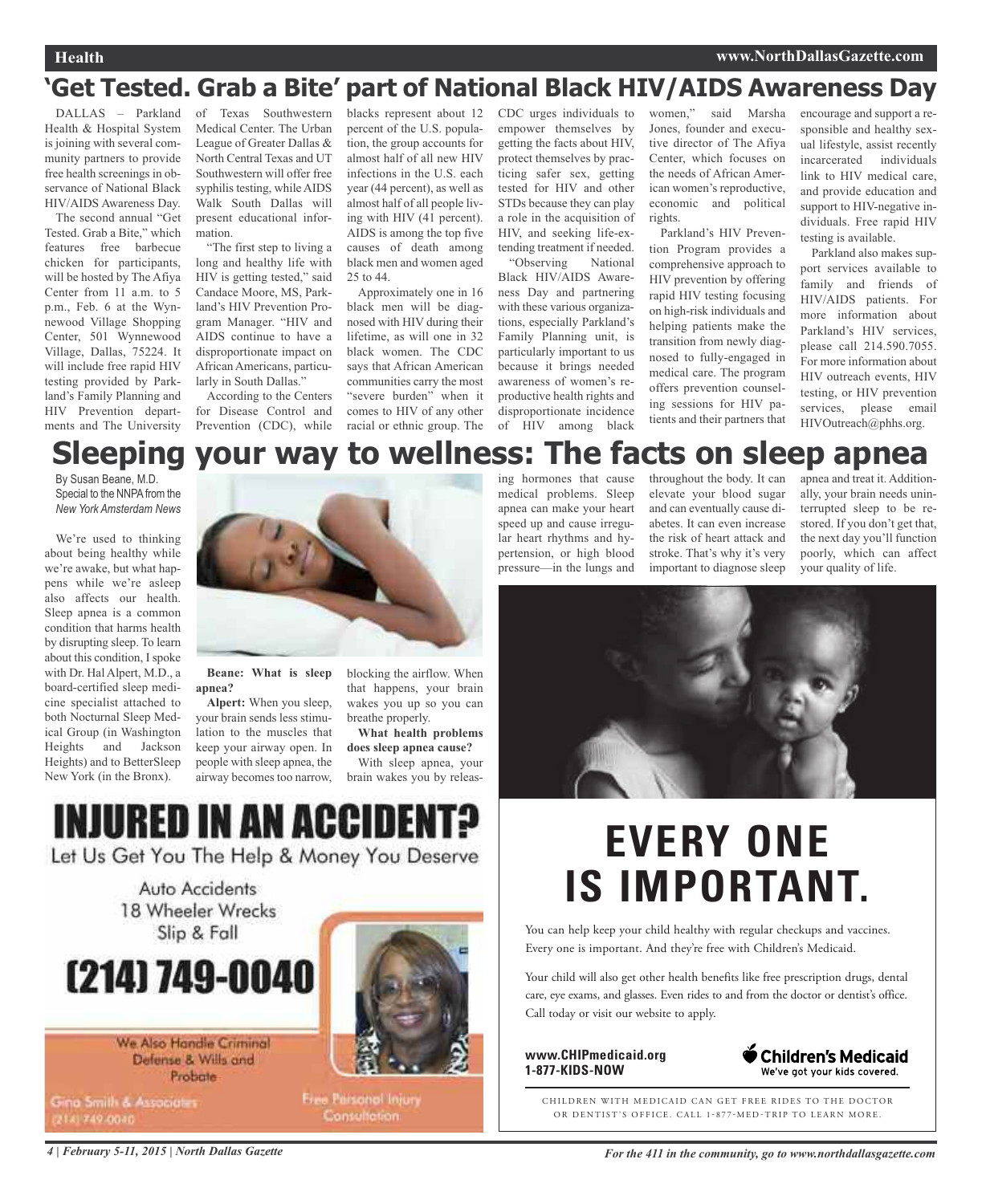# ERTHERON

## IT'S A WINNING IDEA!

The Texas Lottery Commission is committed to including Historically Underutilized Businesses (HUBs) in its procurement opportunities. Your minority or woman-owned company may qualify to be certified as a Historically Underutilized Business (HUB) with the State of Texas.

> For information about state certification and Texas Lottery opportunities, contact our HUB Coordinator, Joyce Bertolacini at (512) 344-5293 or joyce.bertolacini@lottery.state.tx.us

To learn more about the State of Texas HUB Program, visit the Texas Procurement and Support Services web page at: http://www.window.state.tx.us/procurement/prog/hub/



@ 2015 Trong Lidlery Commission, All Fighth Financial

```
For the 411 in the community, go to www.northdallasgazette.com
```
*February 5-11, 2015 | North Dallas Gazette | 5*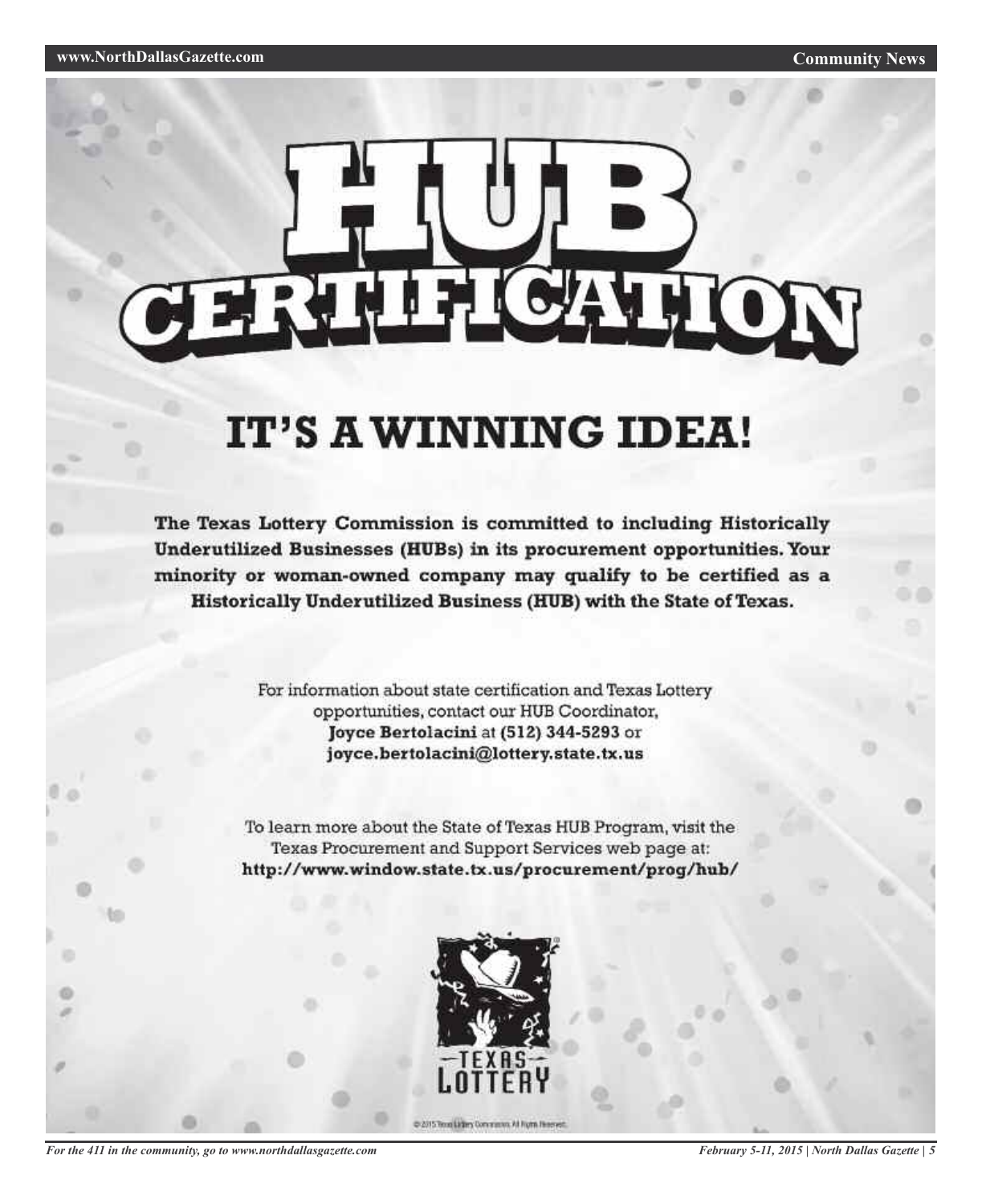## **Education www.NorthDallasGazette.com**

## **Eastfield College Black History Month Celebration**

MESQUITE — Eastfield College will celebrate Black History Month with a series of lectures, concerts and other events throughout February. The theme is "Celebrating a Century of Black Life, History and Culture." The following is a list of events that will be held on the Mesquite campus:

• Recital Series, Feb. 4: South African baritone Dr. Christian Bester will perform at 12:30 p.m. in the Eastfield Performance Hall as part of the college's Wednesday Recital Series.

• Music and history lectures, Feb. 5: Music faculty member Dr. Oscar Passley will present a lecture on "A Century of Music: The Black Experience" at 9:30 a.m. in F-117, and history faculty member Brett Wilkinson will discuss "The Ballot or the Bullet: Malcolm's Argument for the Right to Vote" at 11 a.m. in C-295.

• Dallas Black Dance Theatre, Feb. 11: The semiprofessional dance troupe, which consists of 10 aspiring artists from across the country who tour nationally, will perform at 11:15 a.m. in the Eastfield College Performance Hall. Now in its 13th season, the dance company performs a diversified repertoire of modern, jazz, African, lyrical and spiritual works by emerging and internationally recognized choreographers.

• "50 Years: A Historical View of the Voting Rights Act of 1965," Feb. 12: Dr. Stacey Jurhree, Government faculty, will present the lecture at 11 a.m. in C-135.

• "A Sunday in Kigali," Feb. 12: The 2006 Canadian feature film set during the Rwandan genocide will be shown at 12:30 p.m. in C-237.

• "Locked Up, Then What?", Feb. 16: Sociology faculty member India Stewart will present the lecture at 11:15 p.m. in G-101/102.

• Panel: Addressing Minority Males in America & Beyond, Feb. 18: A panel that includes attorney Russell Wilson, Criminal Justice professor Patrick Patterson and Danielle Ayers, minister of social justice at Friendship-West Baptist Church, will address the issue of minority males and authority and how to move forward after the recent events in Ferguson, Missouri. The panel discussion will begin at 12:30 p.m. in G-101/102.

American Read-In, Feb. 24: The theme for this year's read-in is "Celebrating the Legacy of Dr. Maya Angelou. Selections of Angelou's works will be read by Eastfield students as well as faculty members Larissa Pierce, English; Katawna Caldwell, English; and Selena Stewart-Alexander, Developmental Reading & Writing/English, at 11 a.m. in F-117. The Eastfield Chorus will also perform.

Historically Black Colleges and Universities Fair, Feb. 25: A transfer fair featuring representatives from

• 25th Annual African HBCU institutions will be held from 9 a.m.-1 p.m.

• Recital Series, Feb. 25: The soul and jazz group "Funky Knuckles" will perform in F-117 at12:30 p.m.

• Art Slideshow and Giraud Polite Photography Reception and Discussion: A slideshow titled "A Century of Black Artists" will be on display in the Eastfield Library from Feb. 9- March 6. Photography by Giraud Polite, Brookhaven College Visual Communications faculty, will also be on display, and there will be a reception/discussion on Feb. 26 in G-101/102 at a time to be determined.

## **Top 10 scholarships for Black History Month**

February is here again, and Black History month is being celebrated all around the country and even in some parts of the world. Although the shortest month of the year, February has been chosen as the official month of the year to pay tribute to famous African Americans who contributed to society.

But actions speak louder than words, and so many organizations and companies have launched various



scholarship funds for African American and other minority students. Collectively, the scholarships give away millions in much needed college funding.

Here are the top 10 Black History month scholarships for this year:

#1 - Steve Harvey Foun-

See TOP 10, Page 13

## **How to Apply for Financial Aid workshop to be held on Feb. 12 at Destination College**

The Destination College department will offer a workshop on financial aid from  $6:30 - 8:30$  p.m. on Thursday, Feb. 12 at the Preston Ridge Campus Conference Center located at 9700 Wade Blvd. in Frisco.

This particular workshop will explain how to apply for financial aid and sort out facts from myths. Different types of financial aid as well as the Free Application for Federal Student Aid (FAFSA) will be discussed. While there is no fee to

attend, registration is re-

www.collin.edu/destina-

quired. To register, visit tioncollege. For questions, call 972.377.1772.





*6 | February 5-11, 2015 | North Dallas Gazette*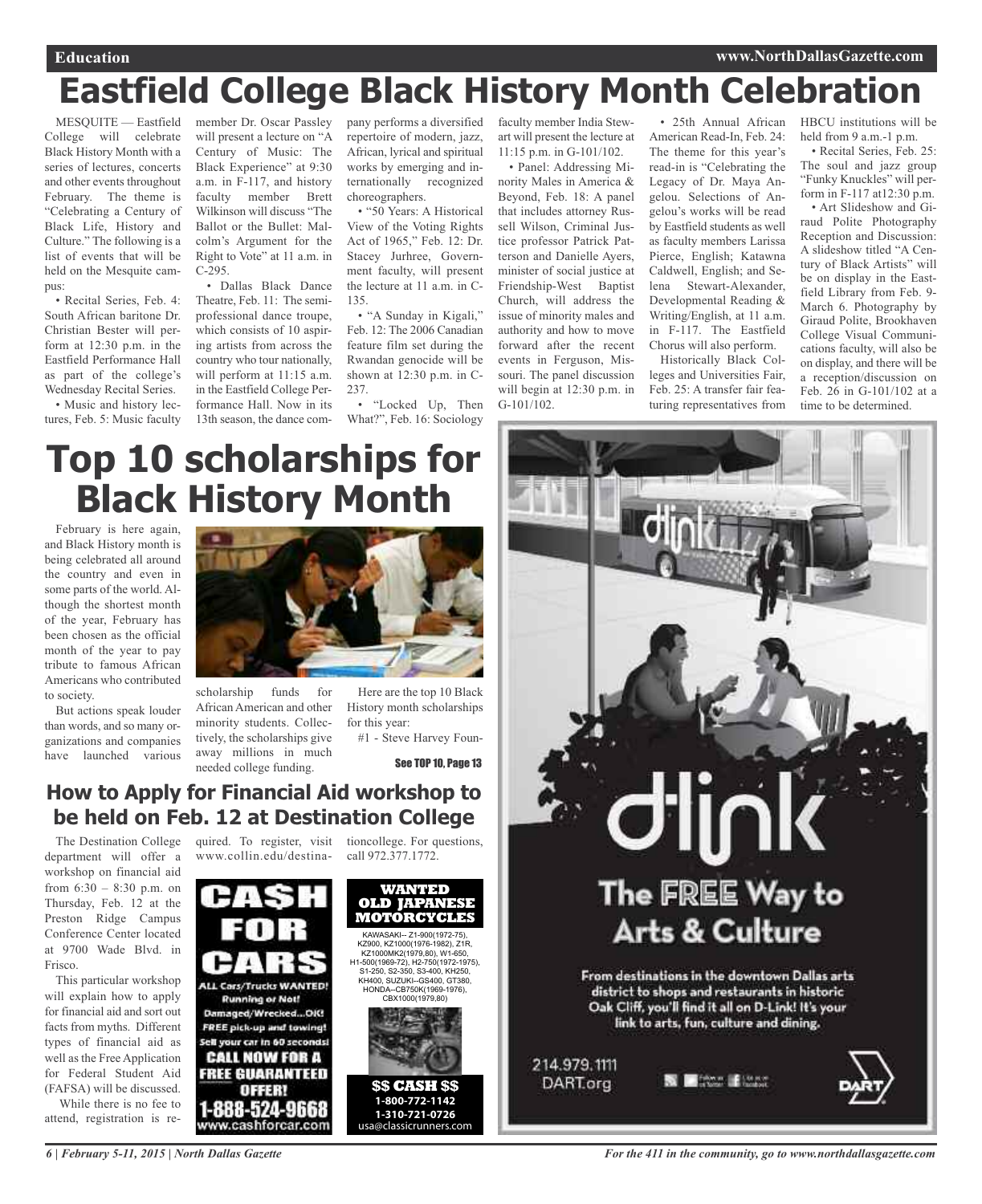## **www.NorthDallasGazette.com Community** Spotlight

# **Plano seeking proposals for use of historic house at park**

The City of Plano is asking for proposals regarding use of the Collinwood House, one of the oldest homes in the city. The Request for Proposals (RFP) seeks to explore the possibilities of a use for the house that enhances the value and functioning of the new Park, and contributes to the quality of life in Plano.

A requirement of any agreement will be to rehabilitate and utilize the house at its current location at the future Windhaven Meadows Park at 5400 Windhaven Parkway, between the Dallas North Tollway and West Spring Creek Parkway.

The house sits within a large tract of land with open fields, a creek near the east and west property lines and small ponds. It was constructed in an area that was once a rural farmland.

The City of Plano bought bought five parcels of the 124 acre property between 1993 and 2009. Windhaven Meadows Park is scheduled to open there in 2016.

The Collinwood property and house are now surrounded by newer residential subdivisions. The construction date of the house has been reported by previous owners as 1861.

The property is privately occupied at this time; any proposers wishing to see the house may view it at the times prescribed in the RFP.

The City's orginal plan was to remove the house, offering it up for free, to any interested party willing to pay the cost of moving it. But in December, Plano City Council members agreed on a three-month timeframe for qualified parties to pres-

the minimum requirements,

pared to White neighborhoods, draining nearly \$247 million in fees per year from these communities," the report said. "Even after controlling for income and a variety of other factors, payday lenders are 2.4 times more concentrated in Black and Latino communi-

As local bank branches fade away, Leyba said, community businesses dry

"What we're seeing with more large corporate banks taking over those local branches, it makes it so that there is very little incentive for them to invest in that local area," explained Leyba. Especially, when the large corporate banks can get a much higher yield from other financial prod-

ties."

up.

ucts, he added.

ent another option that would keep the old farm house at its original location.

"A successful proposal will include a plan to protect the house from vandalism," said Amy Fortenberry, Director, Parks and Recreation Department.

All proposals must be delivered or mailed to the City of Plano Purchasing Division at 1520 Avenue K by 3:00 pm (CST) , Monday, March 16, 2015. The Request for Proposals packet is available on BidSync.com.

gested that the United States follow other industrialized nations such as France, Germany, Japan, China, Brazil, India, and New Zealand by offering more banking services through local post offices, which have a much larger foothold in urban and rural communities than

nearly 40 percent of post offices are in zip codes "without a single bank," and about 20 percent are in zip codes with just one bank.

mended reforming the Community Reinvestment Act (CRA), modernizing payment technology to keep pace with the new realities of banking and adopting national standards to cap the interest rates on payday loans.

circles that provide small community-based loans, have also been successful in emerging markets.

UFE researchers sug-



## **DART, Zipcar collaboration helps complete the 'last mile'**

ing car sharing network, and Dallas Area Rapid Transit (DART) today announced that they have teamed up to add two Zipcars along the transit line at the Mockingbird Station in an effort to provide even

the banking system, as there is no way to make that happen either through policy solutions or innovations in products," stated the report. "What policy makers and advocates can do, though, is

make

more convenient and simple transportation options to Zipcar's growing Texas market. The new location will help residents, students, businesses and visitors to get around by combining

#### See ZIP, Page 12

look for ways to attract, retain and encourage people to begin to build assets, build a favorable credit history and ultimately begin down the path of wealth creation."

Zipcar, the world's lead-

## **LENDING,** continued from Page <sup>1</sup>

1930 to 1960 were issued to Black people.

By 2013, the median wealth held by White families (\$141,900), dwarfed the median wealth (\$11,000) of Black families.

"As an estimated 80 percent of assets come from transfers from prior generations, the history of the financial situations of prior generations is a primary cause of the racial wealth gap," stated the report.

Leyba said that economic exclusion, largely based on race still exists, but it's much harder to pinpoint.

"It may not be legalized or sanctioned by the federal government," said Leyba. "But it still exists."

Economic exclusion continues to plague the banking sector, leaving 93 million Americans "unbanked" or "underbanked."

"The unbanked are people that do not have any type of consumer checking account, and are outside the entire banking system," the report explained. "The underbanked are people that have a checking account, but also rely on Alternate<br>Financial Service Financial Providers.'

According to the report more than 20 percent (20.5 percent) of Black households were unbanked in 2013, compared to 3.6 percent of White households.

Forty percent of Black households were fullbanked compared to 75.4 percent of White households.

Alternate Financial Service Providers or AFSPs include payday loans, auto title loans, rent-to-own shops, subprime credit cards, high-interest rate installment loans, check cashing, prepaid reloadable debit cards, and money orders, the report said.

Researchers found that people shun traditional banks in favor of AFSPs for a number of reasons. Fiftyeight percent said that they didn't have enough money to meet minimum balance requirements to keep an account open, while others (17 percent) said that past credit problems made it difficult for them to open new accounts.

In recent years, following the housing crisis banks, Chevy Chase Bank, Wells Fargo and Bank of America paid out multi-million dollar settlements in mortgage lending discrimination lawsuits involving Black and Latino borrowers.

But even if Black customers were able to meet had good credit and confidence in banks, the contraction and consolidation in the financial sector following the Great Recession have placed traditional banks out of reach for millions of Americans. AFSPs moved in to fill that void. "Payday lenders are

nearly eight times as concentrated in neighborhoods with the largest shares of Blacks and Latinos combanks. The report said that

> "In addition to handling money orders, transfers, and debit cards, postal window clerks have experience cashing checks, processing refunds, renting post office boxes, preparing bank deposits, and maintaining business accounts," the report said.

The report also recom-

Leyba said that lending

"We know that not everyone will find their way into

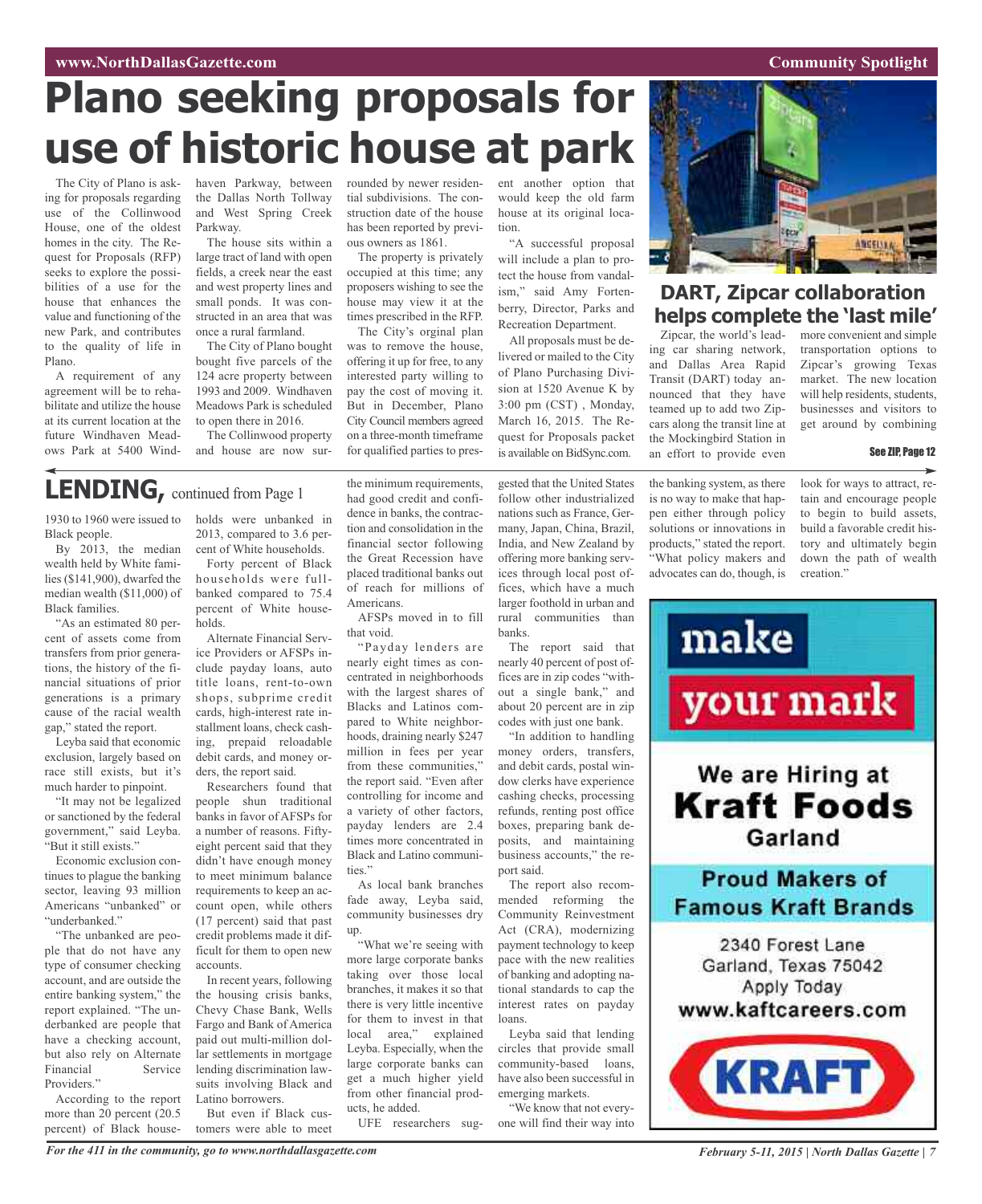**Community Spotlight** *Visit www.NorthDallasGazette.com and click on Community Calendar for more events!*

## **PetSmart hosts Be 'My Valentine Adoption Weekend'**

This Valentine's Day, why not fall in love with a deserving adoptable cat or dog? The PetSmart Charities Be My Valentine Adoption Weekend takes place from Feb. 14-15 at your local PetSmart store. This two-day event allows people to meet thousands of friendly, lovable dogs and cats that are looking for their forever home.

More than 3,000 animal welfare organizations will be on-site at all 1,300 PetSmart stores in the United States, Canada and Puerto Rico. They can help you find the perfect valentine, whether you're looking for a purebred or mixed breed, or a dog, cat, puppy or kitten.

"Adopting a cat or dog is sure to bring you unconditional love – not only on this Valentine's Day – but for a lifetime," said Jan Wilkins, executive director, PetSmart Charities. "We are thankful for our adoption partners for helping to make this event pos-



sible and for helping potential adopters fall into love with thousands of deserving pets."

"At PetSmart, we understand the unconditional love we receive from pets," said David Lenhardt, chief executive officer, PetSmart. "Partnering with PetSmart Charities for the Be My Valentine Adoption Weekend event allows us to create more of these bonds between people and

pets while also saving thousands of lives."

Visit the PetSmart Charities' adoption center inside any PetSmart store in the United States, Canada or Puerto Rico from 9 a.m. to 9 p.m. on Saturday, Feb. 14 and 10 a.m. to 6 p.m. on Sunday, Feb. 15. To find the PetSmart store nearest you, visit http://pets.petsmart.com/adoptions/ call 1-877-473-8762.

## **HOUSING,** continued from Page <sup>3</sup>

cussed in Raleigh," said Weaver in an interview. "The whole thrust was how Black churches can help to empower Black businesses."

The starting plan, in a nutshell, is for churches located in the A.M.E. Second District - North Carolina, Virginia, Maryland and D.C. - to commit to the support of two Black-owned businesses. They are Thomas Morehead, president of a BMW dealership in Sterling, Va. and Donnell Thompson, co-founder/coowner of RWDT Foods, Inc., a chain of restautrants based in N. Snellville, Ga.

AME church members buying from those two businesses will cause the churches to benefit from those sales; then identify other businesses in and around the states and "replicate this process", Weaver described. After tracking the sales, initiated by the churches, the hope is that other church districts will get involved and that the movement will spread to other businesses and other churches.

"And we certainly hope and pray that this will become a much larger Black faith effort and we will reach out to the Baptist community, the Church of God and Christ and the list goes on," Weaver said. "If we're able to affect a significant change in terms of relationship with Black businesses, can you imagine if we're able to boost their profit margin and therefore they are going to have to hire more people and therefore they will be reaching back to the faith community. More people will have jobs, they will have better jobs; therefore there will be less frustration, economically, in our community."

So far, the congregations have been receptive to the idea, Weaver said. "Quite frankly, I've not met any resistance thus far."

In his speech, Grant reminded the audience that a legacy of Black economic develop was at the core of the founding of the A.M.E. Church.

"I agree with that great A.M.E. historiographer, Dr. Dennis C. Dickerson, who said that the history of the African Methodist Episcopal Church - founded - by Bishop Richard Allen - reflects the black liberationist narrative of African - American history," Grant said. "Nearly eight decades before the signing of the Emancipation Proclamation, Allen, a free man, was already promoting Black economic development. So it is fitting that we come to his church today with an urgent message: The time for Americans of African descent to take our place at the

## **NDG Valentines Gift Guide**

Valentine's Day is fast approaching and we wanted to share our top picks for gifts for that special someone in your life.

**Gifts for Her**



#### **Kate Spade**

Everyone is carrying a Coach or Michael Kors purse so buy her a bag that will separate her from the pack with a bag from our favorite purse designer Kate Spade.

#### **Bottle of Wine**

A subscription to Club W is the gift keeps giving. Upon sign up, she'll be asked to fill out a palate survey, which will help the Club W team match her with the perfect bottle of wine. You can select the number of bottles she'll re-

round table of economic opportunity is now. With each passing day, the price of not having a well - thought out economic agenda for Black America continues to extract a toll and degrade our position in this country and throughout the diaspora."

Grant, who last year received the U. S. Department of Commerce's Lifetime Achievement Award for his Black business advocacy, ticked off statistics that undergird the need for an economic movement to support Black-owned businesses and Black-owned banks:

There are currently 1.9 million Black-owned businesses in America, but only about one in 20 have more than one employee and less than 2 percent have annual gross receipts of more than \$1,000,000.

In terms of relative wealth, White America is 20 times richer than Black America, according to a recent Pew Report.



imagine tasting a fabulous bottle of wine together on date night!ClubW Bottle of Wine

#### **Maid Service**

There is just not enough time in the day to get everything done. So, why not arrange a cleaning service to come by and Spring clean. Dallas Maids and Walo Maids are great local companies.

#### **Gifts for Him Man-Scaping**

He works hard and he deserves a little time just for him. So, arrange for a spa day at The Boardroom. The Boardroom is an exclusive upscale spa experience

In the 1960's, we had 60 Black-owned banks. Today, that number has dwindled to only 30. What is insane about this tragic loss is this: The bank is the only institution in our community that can leverage or multiply dollars 7, 8, 9 or 10 times. That means for every \$1,000,000 dollars of invested capital in these banks, they are able to loan out 7, 8, 9 or \$10 million for economic development, business growth and job creation.

Grant said African-Americans lost significant ground in business ownership after integration, largely because African-Americans were no longer forced to support each other.

"As long as we were forced to trade with each other and barter with each other, our businesses (small as they were) thrived. But in our minds, we were never quite good enough. We had internalized the lie about

JUST FOR MEN! boardroomwww.boardroomsalon.com



#### **Wet His Whistle**

Arrange for the two of you to take a guided tour at the Witherspoon Distillery in Lewisville. They offer guided tours to the public on Fridays at 4pm and Saturdays at 11am, 1pm, 3pm and 5pm for only \$10! At the end of the tour you and the man in your life will enjoy whiskey and rum as well as a little rum cake.

#### **Life is Like a Box of Chocolates**

It's sad but most men have never received chocolate on Valentine's Day! Send him a gourmet box of chocolate from Dude Sweet Chocolate to his office. www.dudesweetchocolate.com

our lack of inherent worth," he said. "When the doors of integration gave us the long - awaited pass to wine and dine with our former oppressors, we enthusiastically abandoned our own in search of an elusive White acceptance. We believed then - and many of us still do - that association would bring on assimilation."

Dr. King concluded on April 3, 1968, the eve of his assassination: "We've got to stay together and maintain unity. You know, whenever Pharaoh wanted to prolong the period of slavery in Egypt, he had a favorite, favorite formula for doing it. What was that? He kept the slaves fighting among themselves. But whenever the slaves get together, something happens in Pharaoh's court, and he cannot hold the slaves in slavery. When the slaves get together, that's the beginning of getting out of slavery. Now let us maintain unity."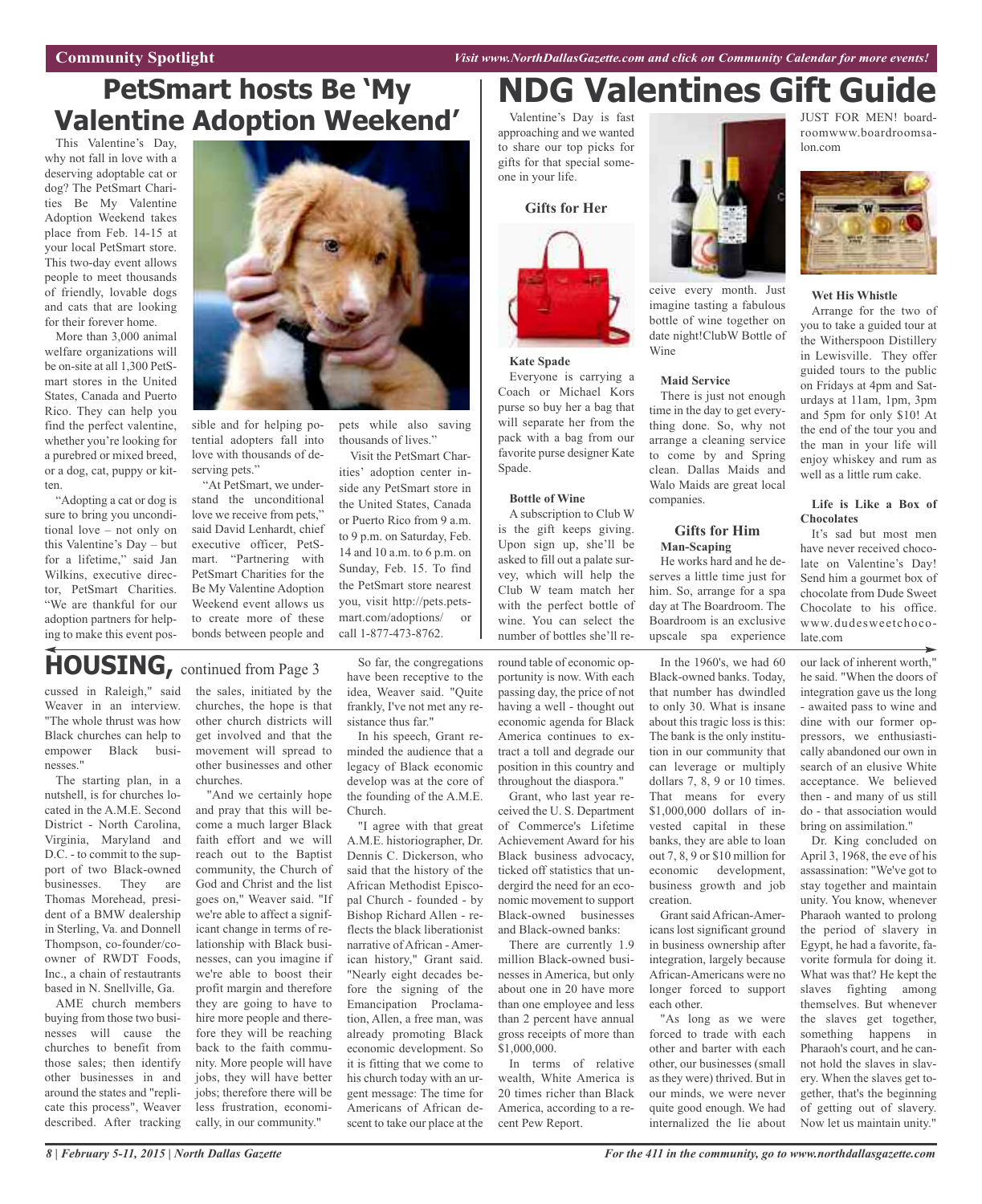# **MegaFest returning to Dallas for 2015 event**

More than 85,000 attendees from more than 30 countries will descend upon Dallas for MegaFest 2015, hosted by T.D. Jakes, from August 20 to 22.

The three-day festival is returning to Dallas after tremendous success in 2013. During MegaFest 2013, more than 75,000 attendees from 20 states and 31 countries visited the Downtown Dallas Business District, bringing an estimated economic impact of



more than \$41 million. "MegaFest harkens back to a simpler time when fam-

ilies spent quality time together," said T.D. Jakes. "With so much chaos and

story that could go in either direction: ribald comedy, or flat formulaic bomb. He's got just enough of a plotline to sustain a 90-minute film. However, his movie runs 101 minutes. Surprisingly, he keeps the proceedings going at a nice pace and you don't get bored. In part, that's because of his nimble writing and direction. Also, his cast breathes life into the characters, interprets the dialogue with zest and knows how to work the sensitive moments, which are thoughtfully interspersed among

## **IOVIE Review: The Wedding Ringer | Irving honors Black History Movie Review: The Wedding Ringer**

NNPA Film Critic

In a now infamously leaked email, Screen Gems President Clint Culpepper called comedian Kevin Hart a "whore" because he wanted him to use his huge social media following to promote Think Like A Man Too, and Hart wouldn't do it without being paid more money.

Kevin politely responded in the press, "Knowing your self worth is extremely important people… I look at myself as a brand and because of that I will never allow myself to be taken advantage of."

Culpepper was wrong. Hart isn't a "whore," he's just "prolific" and good at what he does.

He pumps out three to four movies a year like he's puppy mill. Single-handily, he turns mediocre movies into a comedy event. He earns his paycheck. Don't hate the player, hate the game!

Doug (Josh Gad, Thanks for Sharing) is a pudgy, four-eyed well-to-do businessman who has landed a



*Kevin Hart stars in The Wedding Ringer.*

dyed-blonde, gold-digging fiancée (Kaley Cuoco-Sweeting, TV's The Big Bang Theory) who is way out of his league.

Their wedding day is two weeks away and the loser has no best man, no groomsmen and not one friend who'll accept an invitation to his nuptials. Someone pulls his coattails and turns him on to a professional "Best Man."

Jim Callahan (Hart) is the proud, but clandestine owner/CEO of Best Man, Inc. He can rock a wedding with a phony, teary-eyed reception toast, fawning renta-groomsmen and a happy ending release.

Writer/director Jeremy Garelick (The Break Up) marks his feature filmmaking debut with this sketchy

## **NDG readers can win tickets to see In Real Life**

*In Real Life* is the third 60's and 70's. installment in Charlayne Woodard's trilogy of plays about growing up as a black woman in America in the

The previous two plays, *Pretty Fire* and *NEAT* were runaway hits - produced and presented by Fort

Worth's Jubilee Theatre in 2012 and 2013 to rave reviews. Visit NorthDallasGazette.com to enter to win two tickets!

Garelick's filmmaking peaks in three key sequences: One, a wedding dance scene with Gad and Hart doing their well-coor-

See RINGER, Page 11

the dull ones.

turmoil ensuing in the world today, it will be critical for families to reconnect and recharge their batteries in a fun-filled, inspirational environment.

It is also a great opportunity to showcase the best that Dallas has to offer from its dynamic business community, to its arts and entertainment to its renowned shopping, restaurants and hospitality venues. MegaFest is a can'tmiss opportunity for all."

MegaFest 2015 events will be held at American Airlines Center, the Kay Bailey Hutchison Convention Center Dallas, the Omni Dallas Hotel and other venues throughout the city.

It is the nation's largest multi-day family festival that brings together elements of faith, inspiration, music, empowerment, comedy and film in one funfilled environment.

Jakes is bringing MegaFest back to Dallas.

The 2013 event was a resounding success, and we expect even bigger results for 2015," said Phillip Jones, Dallas Convention & Visitors Bureau President. "Hosting Bishop Jakes' MegaFest gives Dallas a BIG opportunity to showcase all that we have to offer, and this event raises our international profile as a leading, desirable destination."

# "We're excited that T.D.

The Irving Black Arts Council and the City of Irving will present their annual African-American History Month family program. This year's program will highlight "A Century of Black Life, History and Culture", U.S.P.S. Heritage Stamp Honoree Robert Robinson Taylor, and Forever Stamps Honorees C. Alfred

"Chief" Anderson, Shirley Chisholm, Wilt Chamberlain, Ralph Ellison, Jimi Hendrix.

The African-American History Program and Reception is scheduled for Sunday, Feb. 22 at 4 p.m. in the Dupree Theater and Main Gallery at 3333 N. MacArthur Blvd., the admission is free.





DallasTheaterCenter.org (214) 880-0202 Contactly and Suith Charters<br>Restor Theodor Serbic **JESIONIA CERAMINAS DESCRIPTION OF STREET CONSERVANCE** Haynes and Boane, U.P.

# **Ticket Giveaway**

*NDG Entertainment Ticket Giveaway!!! Visit www.northdallasgazette.com to win tickets to see In Real Life @ Jubilee Theater Center.* **Enter to Win!**

*Do you have an upcoming event? Contact NDG Entertainment at jbrewer@northdallasgazette.com*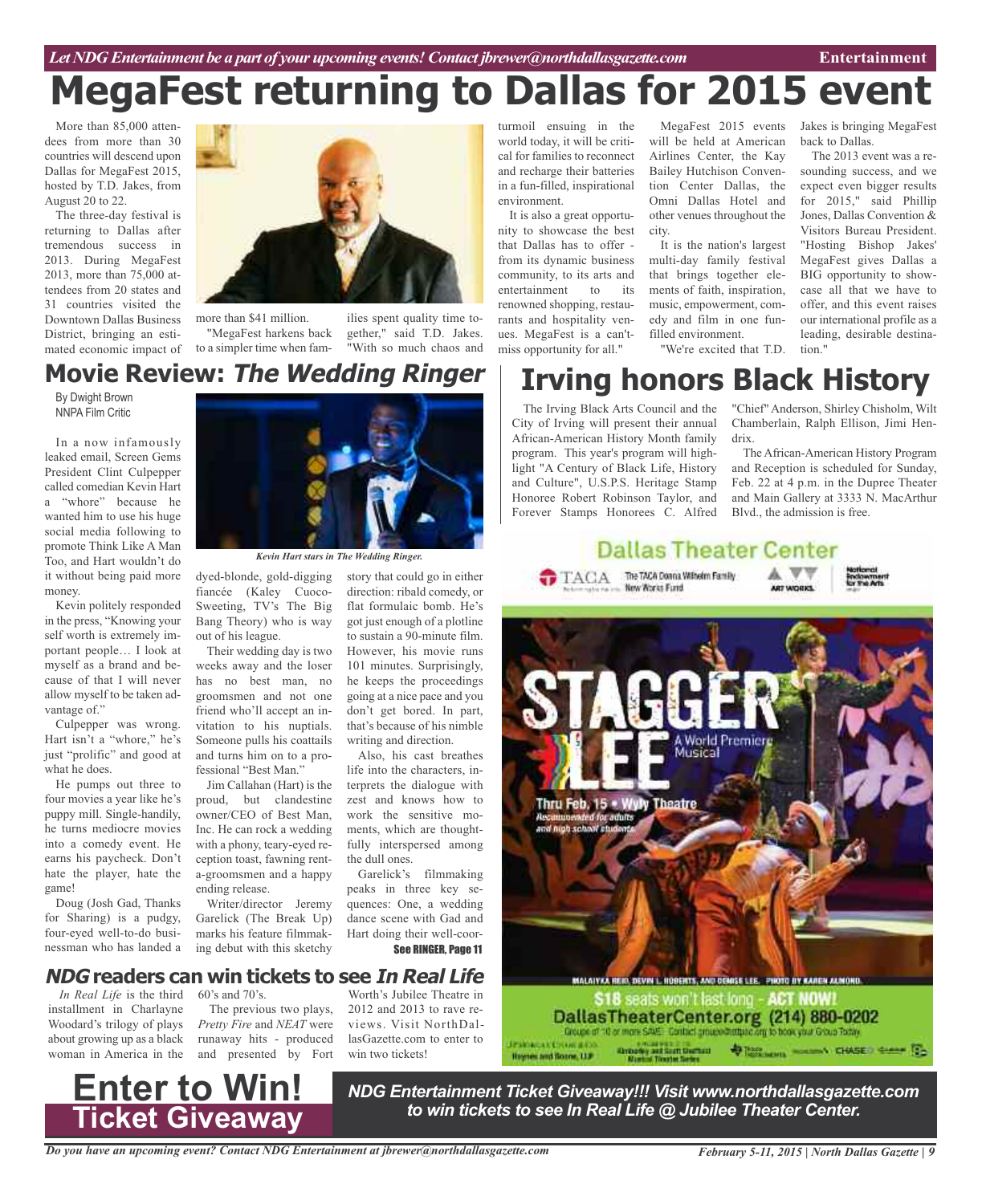Entertainment Too! *Let NDG Entertainment be a part of your upcoming events! Contact jbrewer@northdallasgazette.com* 

## **Black or White only mildly entertaining**

By Dwight Brown NNPA Film Critic

Race relations can be a touchy subject. Only a very perceptive filmmaker could tackle the topic and be remotely successful. It would require a writer/director to be smart, balanced, sensitive and able to see both sides of the issue. The characters would almost need to be extensions of our opinions and thoughts, so everyone has something in the game. On most of those levels, this very shallow, poorly conceived and developed film, which is based on a true story, is a well-meaning misfire.

AWhite middle-aged Los Angeles attorney, Elliott Anderson (Kevin Costner), can't get over the loss of his



recently deceased wife. He's turned to the bottle. His life is empty, except for the daily embrace of his biracial granddaughter Eloise (Jillian Estell). Elliott is content to raise Eloise, but he is inept when it comes to school schedules and child rearing responsibilities. His wife did all that

stuff. Eloise lives with her granddaddy because her mom, his daughter, died in childbirth and her dad Reggie (Andre Holland), a drug addict, is MIA. Cue the stereotypes.

Mike Binder is an actor/writer/director (Reign Over Me): a jack-of-alltrades filmmaker. His

movies are made for around \$10 Million and gross around \$19 million. He worked previously with Costner on The Upside of Anger, which fits the same budget/box office formula, and this ill-conceived film continues that pattern. The characters are poorly drawn. The dialogue is never memorable, unless Elliott is calling Reggie the N-word. And note that Black characters do not use derogatory terms when referring to White characters. Really? The premise is decent but the execution is preposterous and plays out like an afternoon soap opera. This kind of lopsided story doesn't play out in real life. File it in The Help

See BLACK, Page 16

WORLD **PREMIERE MUSICAL!** 



**More happy winners...**

*NDG Winner Shantonio Scott and son enjoys the exciting Marvel Universe Live at American Airlines Center*





 $TAGA$ 



*NDG Entertainment Ticket Giveaway!!! Visit www.northdallasgazette.com to win tickets to Skippyjon Jones @ Dallas Children's Theater.* **Enter to Win!**

dct.org

000

214-740-0051

5938 Skillman, Dallas

ly Linda Dougherty Music & Lytischy Mck Martin **Eited on the series of books by Judy Schedmer** 

**DALLAS** 

**THEATER** 

**CHILDREN'S** 

*10 | February 5-11, 2015 | North Dallas Gazette*

**Ticket Giveaway**

*Do you have an upcoming event? Contact NDG Entertainment at jbrewer@northdallasgazette.com*

**January 23 - February 22, 2015**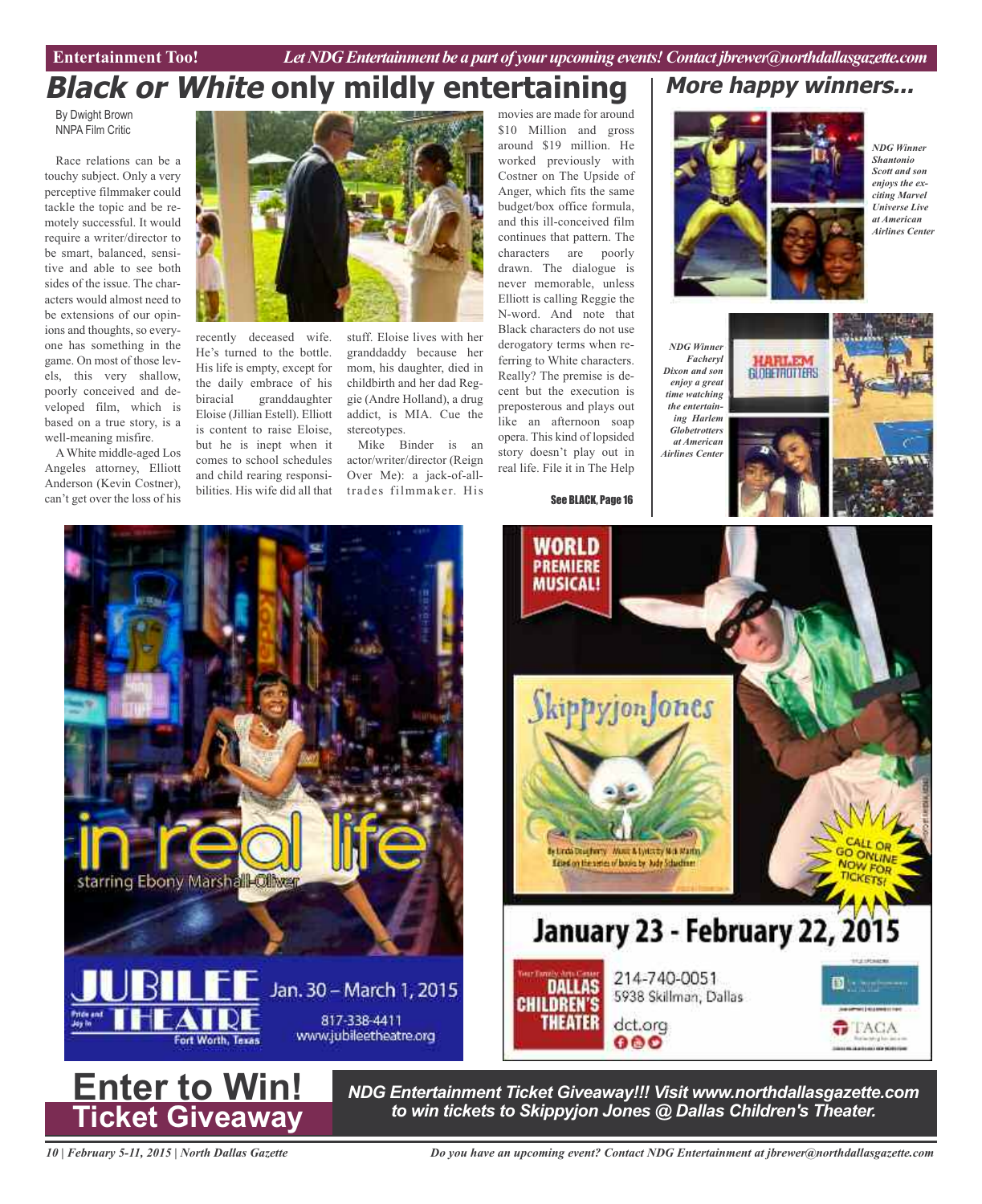## **Why African-Americans are in desperate need of mortgage help**

By Marcia Griffin

Buying a house or a piece of property to call your own is part of the American Dream. But, if you're African-American, that dream is becoming further and further out of reach.

Whether you're a renter trying to buy your first home or a homeowner looking for a modification to avoid foreclosure, it has become more difficult than ever to get approved for a loan and just as challenging to understand the nuances of what lenders are looking for.

For African-Americans, the mortgage landscape is particularly harrowing.

According to sociologists from Rice and Cornell Universities, African-Americans are 45 percent more likely than Whites to go from owning their homes to renting them.

There are many factors contributing to this startling statistic. Among them:

\* African-Americans are more likely to lose their homes to foreclosure.

\* African-Americans have been more targeted by predatory lenders.

\* African-Americans have less wealth to put toward homeownership in the first place.



During the Great Recession, between 2007 and 2010, wealth for Blacks dropped by an average of 31 percent, home equity dropped by 28 percent and retirement savings dropped by 35 percent. During that same period, Whites lost only 11 percent in wealth, 24 percent in home equity and actually gained 9 percent in retirement savings.

So are African-Americans destined to fall further behind? Not if they are aware of the statistics and trends and how to overcome them.

For example, in inner cities, conveniently located houses will go to non-minority people who can afford the down payment and have excellent credit. Meanwhile, African-Americans will be pushed further and further out, making it increasingly difficult to get to work plus; stuck with sky high rents and slum landlords.

Already, Wall Street investors have bought thousands of foreclosed homes once owned by African-Americans. They are now the owners and we are the renters. This is the scheme. Rents are predicted to go up 20 percent per year.

To make matters worse, when investors sell the properties, African-Americans are not the buyers. The mortgage approval requirements are exceedingly high. Today, the average mortgage denial has a 722 credit score. The average score for the people we serve is 630. Since 96 percent of African-American wealth is in our homes, we lose.

While these statistics and trends are grim, they are certainly not insurmountable. With goal-oriented financial education and information, thousands of homeowners have achieved their financial goals in recent years. Not only that, but many families have achieved 0 percent foreclosure rates - a remarkable feat in the recent economy.

Here is some valuable information that could lead in that direction:

\* Remember, the mortgage industry is in business to make lots of money by any means necessary. The less you know, the fewer

## **RINGER,** continued from Page <sup>9</sup>

dinated interpretation of ness is comical and moth-"The Dougie."

Two, a hard-fought tackle football game that pits Doug's arrogant, chestpumping father-in-law (Ken Howard, TV's The White Shadow) and his senior citizens crew against Doug, Jimmy and the fake groomsmen ("They look like the cast of Goonies grew up to be rapists."). Three, a bachelor party that involves a Basset Hound, peanut butter and unprotected testicles. (Ouch! Don't ask, don't tell!)

Jenifer Lewis plays Jimmy's sage and sassy secretary, and her self-assured-

erly. Jorge Garcia (TV's Lost), Affion Crockett (A Haunted House) and Aaron Takahashi, as three of the for-hire male entourage, raise a chuckle. Josh Gad goes toe-to-toe up with Hart on the dance floor and in every scene.

Hart, with his usual impish charm, manhandles the dialogue, works the character into a frenzy and smiles in such an endearing way you want to give him all the money in your pocket. Gad and Hart have chemistry, but someone tell Gad, it ain't a real bromance. Hart is moving on to his next comic pairing, real soon. (Get Hard with Will Ferrell opens in March.)

The Wedding Ringer isn't innovative, but ultimately it's a crowd-pleasing movie. Hart, with his command of social media, will get fans in theater seats.

Garelick's writing/direction coupled with the cast's high jinks will keep audiences laughing. But folks keep in mind, though Kevin Hart is not a "whore," he isn't marriage material either. This is just a hook up. A comedy booty call. A pretty good one.

*Visit NNPA Film Critic Dwight Brown at Dwight-BrownInk.com.*

your options and the more you can be taken advantage of.

\* Non-profit counseling and credit assistance for distressed homeowners and prospective homebuyers is available, but rarely marketed. A lot of this is valuable, free information from experts in mortgage and credit fields.

\* In many states, there is government home buying money that goes unused. This money is also not marketed. Call your Department of Housing as soon as possible.

\* Limit the financial information you get online. Speak to a professional over the phone or in person so you can check out their credentials.

\* Without some guidance and information the mortgage process can be confusing, difficult and misleading. One wrong decision and thousands of dollars can be lost. So get the infor-



*of HomeFree-USA, a leading intermediary for the U.S. Department of Housing and Urban Development, committed to turning around home-ownership*

*rates for African-Americans and other minorities. For more information: marciaghfusa@msn.com; 202 288 8510; or call toll free: (855) 493-4002. Also visit HomeFreeUSA.org; Twitter: @marciahomefree.*

**Market Place**



**No Matter How Small** 

Fax Information To: 972-509-9058 Call: 972-432-5219

(Leave Message)

Friail: inquiries1909@gmail.com



## **Same Day Move-In • GREAT Location!! (Dallas)**

STOP PAYING SO MANY FEES! Our rent is FULL SERVICE. We pay for utilities – electricity, heating, air conditioning, and janitorial services … it's all included! No "Plus-E" – No "CAM." NO PERSONAL OR BUSINESS FINANCIAL HISTORY REQUIRED! GREAT DEALS ON ONE-ROOM SUITES! --- STOP PAYING TOO MUCH RENT! (Just North of Downtown Dallas)

• Surveillance Camera • No Application or Application Fees • Five-Page lease - Short & Simple • Extremely Competitive Rates • Same-Day Move-In • Flexible Lease Terms • On-site Management, Maintenance, Leasing and Space Planning • Ample, Convenient Parking • No Credit Check • Beautiful Glass & architecturally unique Building! **Rent Starting at \$199 per month (9.99/sq.ft.)**

Office / Medical Space 1327 Empire Central (@ I-35 Stemmons Freeway) Dallas, TX 75247 (972) 432-5219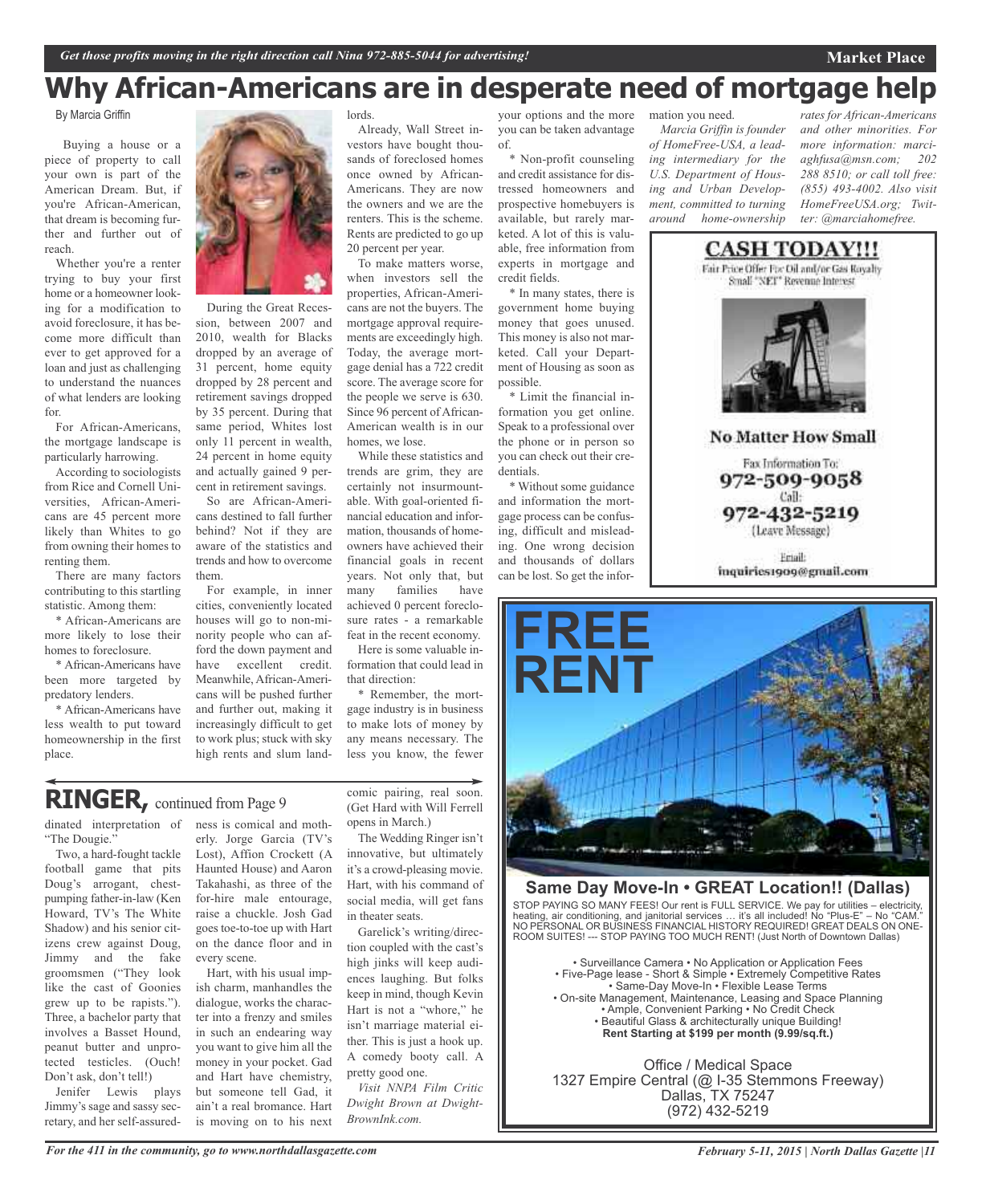**Hey Irving, Pick Us Up!**

**You can find a copy of the North Dallas Gazette at any one of these fine businesses and organizations. Be sure to pick up a copy every week to stay on top of the issues important to the Irving area in particular and the DFW African**

## **ZIP,** continued from Page <sup>7</sup>

DART and Zipcar trips to explore the greater Dallas area.

The new Zipcars now offer transit riders a trusted option for "wheels when you want them" along their transit trip. The availability of Zipcar allows members increased access to these communities and encourages the use of public transportation by providing a cost-effective and convenient travel option for transit riders whose destination is not easily reached by other means from the DART station.

"The Zipcar connection helps make DART a more convenient option for customers needing a way to start or complete their trip," said Nevin Grinnell, DART vice president of marketing and communications. "We are looking forward to further enabling residents and visitors get out and explore the area."

Zipcar launched in Dallas in September of 2014 with 25 vehicles. Since then the program has grown to more than 40 Zipcars, including a wide variety of makes and models, from BMWs, to hybrids and pickups, making it easy to select the right vehicle for any trip.

"We know that many Zipcar members combine their Ziptrips with other transportation options such as biking, walking and public transit to get around," said Catie Clemens, market manager of Zipcar. "We are pleased that this partnership will provide even more access to both downtown Dallas and beyond and look forward to growing our relationship with DART."

Zipcars can be reserved on Zipcar's mobile app, online or over the phone. The new Zipcar vehicles are available for reservation 24 hours per day, seven days a week. Rates start as low as \$8 per hour and \$69 per day and include the cost of gas, a reserved parking spot, insurance, roadside assistance and up to 180 miles per day.

DART joins pioneering transportation organizations across the North America that have partnered with Zipcar to bridge the "last mile" of transit trips.

More information, including how to become a Zipcar member, is available at www.zipcar.com/dallas.

**Greater Irving-Las Colinas Chamber of Commerce** 5201 N. O'Connor Blvd., Ste. 100

> **Iglesia Santa Marie de Guadolupe** 2601 S. MacArthur

**The Chateau on Wildbriar Lake** 1515 Hard Rock Rd

**Bombay Sizzlers** 397 East Las Colinas Blvd, Ste. 180

**Le Peep** 4835 N. O'Connor Blvd. **Mattito's Tex Mex**

1001 MacArthur Park Drive

**Taqueria El Tacazo** 1150 W. Pioneer Drive

**Capistrano's Café & Catering** 4650 W. Airport Frwy

**Empress of China** 2648 N. Beltline Rd.

**The Spirit Grille** 4030 N. MacArthur Blvd #112

**El Rancho Restaurant** 1210 E. Irving Blvd

**504 Salon** 3414 W. Rochelle

**Irving YMCA** 220 W. Irving Blvd

**Mitchell's Barbershop** 4020 N. Beltline Rd

**Roy's Pawn Shop** 635 E. Irving Blvd

**Senter Park American community as a whole.**

**Austin Recreation Center**

825 E. Union Bower Rd.

3033 Country Club Rd.

**Recreation Center**

**Georgia Farrow Recreation Center**

320 Decker Drive

**Irving Hispanic**

825 W. Irving Blvd

801 W. Irving Blvd

**Evergreen Baptist Church** 3329 W. Country Club Drive

**Po' Boys Restaurant** 4070 N. Beltline Rd. Ste. 100

**Girl Friends Africa** 4070 N. Beltline Rd. Ste. 134

**VW Barbership** 4070 N. Beltline Rd. Ste. 143

**Northlake College** 2000 College Blvd Bldg. A

**Shady Grove CME Church** 3537 E. Gilbert Road **Emmanuel Baptist Missionary Church** 511 Gilbert Road **Ben Washington Baptist Church** 3901 Frisco Ave **Shepherd Church** 615 W. Davis **West Irving C.O.G.I.C.** 4011 Conflans Road **Bible Way Baptist Church** 4215 N. Greenview Dr. **Strictly Business** 4159 W. Northgate **Washateria** 3712 Cheyenne Street **New Life Ministries** 3706 Cheyenne Street **Elisha Mane Attractions** 3704 Cheyenne Street **Bear Creek Community Church** 2700 Finley Rd.

**Antioch Christian Church** 2041 West Walnut Hill

**Kasbah Grill** 2851 Esters Rd

**Fresh Food Store** 4020 W. Northgate Drive

> **Lee's Catfish** 1911 Esters Road

**Danal's Mexican Restaurant** 508 N. O'Connor Rd

**Fred's Pit Barbecue** 808 E. Irving Blvd

**Gary's Barbershop** 2117 Story Rd.

**African Village Restaurant** 3000 N. Beltline Rd

**New Look Barbershop** 3317 Finley Rd.

**Irving Arts Center** 3333 N. MacArthur #200

## CADNET/NORTH DALLAS GAZET **National and Local Classified Advertising Network**

To advertise call 972-509-9049 Email (ad for quote) opportunity@northdallasgazette.com

| <b>Autos Wanted</b><br>TOP CASH FOR CARS.<br>Any Car/Truck, Running<br>or Not. Call for INSTANT                                                                           | 40 tabs +10<br>$20mq$ .<br>\$99<br>includes<br>FREE.<br>FREE SHIPPING. 1-<br>888-836-0780 or Metro-                                                                  | Call LiveLinks. Try it<br>FREE. Call NOW: 1-<br>888-909-9905 18+.                                                                                                              | mos.) SAVE! Regular<br>Price \$34.99 Ask About<br><b>FREE SAME DAY Instal-</b><br>lation! CALL Now! 877-                                                                                                                     | CASH FOR CARS, Any<br>Make or Model! Free<br>Towing. Sell it TODAY.<br>Instant offer: 1-800-864-                                                                         | 1-DAYPAY-<br>STRIPS.<br>MENT.1-800-371-1136<br>ADVERTISE to 10 Mil-                                                                                                                                                              |
|---------------------------------------------------------------------------------------------------------------------------------------------------------------------------|----------------------------------------------------------------------------------------------------------------------------------------------------------------------|--------------------------------------------------------------------------------------------------------------------------------------------------------------------------------|------------------------------------------------------------------------------------------------------------------------------------------------------------------------------------------------------------------------------|--------------------------------------------------------------------------------------------------------------------------------------------------------------------------|----------------------------------------------------------------------------------------------------------------------------------------------------------------------------------------------------------------------------------|
| offer: 1-800-454-6951                                                                                                                                                     | Meds.net                                                                                                                                                             | CAREERS.<br><b>AIRLINE</b><br>Get FAA approved main-                                                                                                                           | 477-9659                                                                                                                                                                                                                     | 5784                                                                                                                                                                     | lion Homes across the<br>USA! Place your ad in                                                                                                                                                                                   |
| <b>Financial</b><br>Delete Bad Credit In Just<br>30-Days?! Stop getting<br>turned down because of<br>bad credit Free to start!<br>A Rated W/BBB Call<br>Now! 844-560-7687 | VIAGRA 100MG and<br>CIALIS 20mg! 50 Pills<br>\$99.00 FREE Shipping!<br>100% guaranteed. CALL<br>NOW! 1-866-312-6061<br>Miscellaneous<br>Connection.<br>Make<br>$-$ a | tenance training at cam-<br>puses coast to coast.<br>Job placement assis-<br>tance. Financial Aid for<br>qualifying students. Mili-<br>tary friendly. Call AIM<br>866-453-6204 | <b>DISH TV Retailer. Start-</b><br>ing at \$19.99/month (for<br>12 mos.) & High Speed<br>starting<br>Internet<br>at<br>$$14.95/m$ onth<br>(where)<br>available.) SAVE! Ask<br>About SAME DAY Instal-<br>lation! CALL Now! 1- | <b>Wanted to Buy</b><br>Wants to purchase min-<br>erals and other oil and<br>gas interests. Send de-<br>tails to P.O. Box 13557<br>Denver, Co. 80201<br>CASH PAID- up to | over 140 community<br>newspapers, with circu-<br>lation totaling over 10<br>million homes. Contact<br>Independent Free Pa-<br>pers of America IFPA at<br>danielleburnett-<br>ifpa@live.com or visit<br>website<br>cadne-<br>OUIT |
| <b>Health &amp; Fitness</b><br>VIAGRA 100mg, CIALIS                                                                                                                       | Real People, Flirty Chat.<br>Meet singles right now!                                                                                                                 | DISH TV<br>Starting at<br>\$19.99/month (for 12                                                                                                                                | 800-615-4064                                                                                                                                                                                                                 | \$25/Box for unexpired,<br>sealed DIABETIC TEST                                                                                                                          | tads.com for more infor-<br>mation.                                                                                                                                                                                              |

Reader Advisory: the National Trade Association we belong to has purchased the following classifieds. Determining the value of their service or product is advised by this publication. In order to avoid misunderstandings, s vertisers do not offer employment but rather supply the readers with manuals, directories and other materials designed to help their clients establish mail order selling and other businesses at home. Under NO circumstance send any money in advance or give the client your checking, license ID, or credit card numbers. Also beware of ads that claim to guarantee loans regardless of credit and note that if a credit repair company does business o phone it is illegal to request any money before delivering its service. All funds are based in US dollars. 800 numbers may or may not reach Canada.

**Recreation Center** 907 S. Senter Rd

**Houston Recreation Center**

**Chamber of Commerce**

**Irving Public Library**

300 Pamela Drive **Lively Pointe Youth**

135 S. Jefferson

**Irving Salvation Army**

530 Davis Street

**Heritage Senior Center** 200 Jefferson Street

**Irving City Hall**

**Cimarron Park** 201 Red River Trail

**iRealy Office Building**

1140 E. Irving Blvd **Antioch Christian Church** 2043 W. Walnut Hill Ln **Lee Park Recreation**

**Evergreen Missionary Baptist Church "The Green"** 3329 Country Club West **Irving Islamic Center Valley Ranch - Valley Ranch Masjid** 9940 Valley Ranch Pkwy W.

**Center**

**Center** 909 N. O'Connor Rd **Mustang Park Recreation Center** 2223 Kinwest Pkwy **Northwest Park Recreation Center** 2800 Cheyenne St.

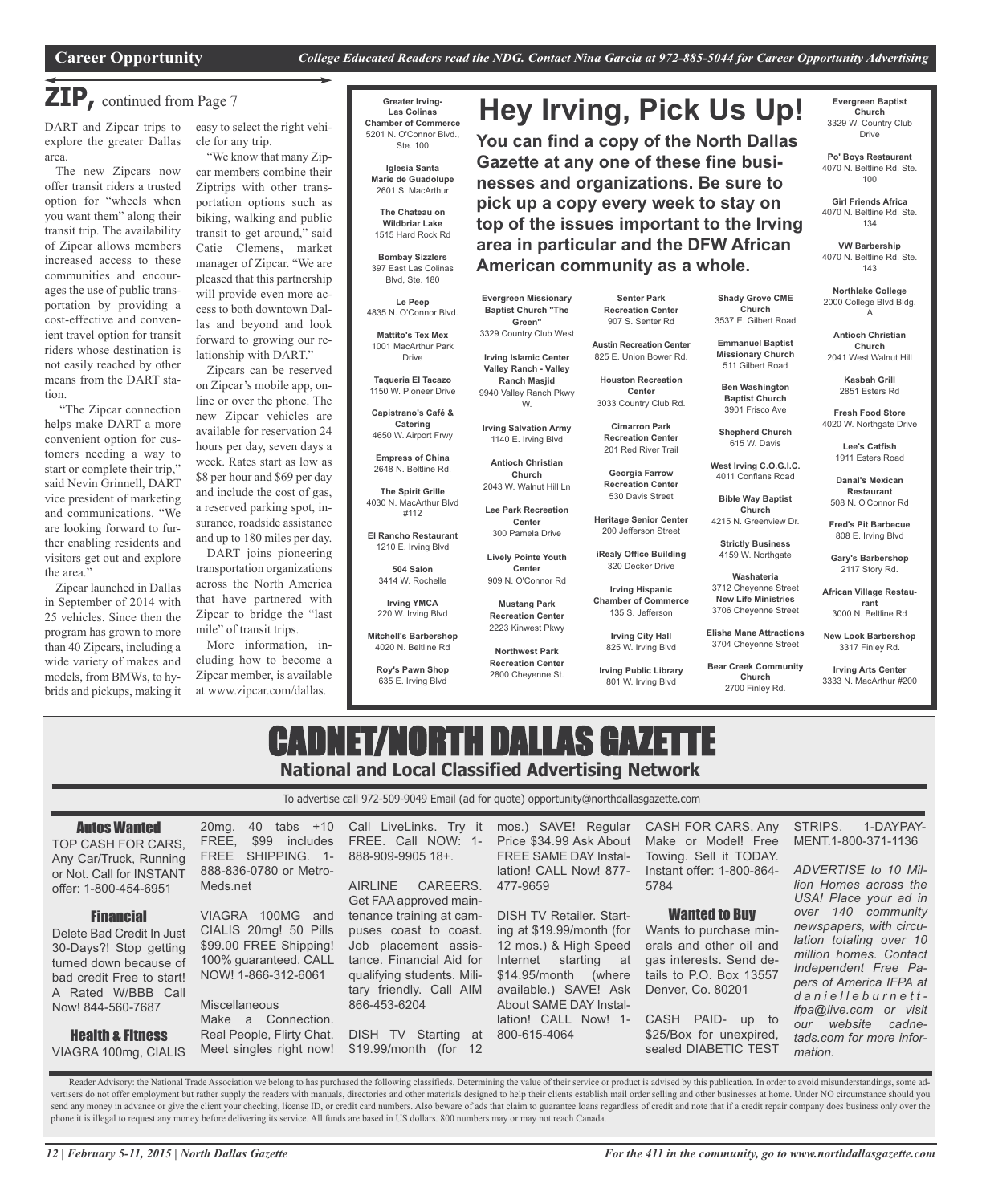## *On a quest for qualified candidates? Contact Nina Garcia at 972-885-5044* **Career Opportunity**

## 'Outstanding Dallasite' by **QUARLES,** continued from Page <sup>2</sup>

the Dallas Junior Chamber of Commerce and Apex Society's Power 30 Under 30.

DCI's 40 Under 40 award was designed to discover the economic development profession's rising stars. "The people chosen by ven place makers.We're very pleased to see Jeremiah Quarles among the winners."

the selection committee represent a bright future for the economic development world," said Andy Levine, president of DCI. "They are

## **TOP 10,** continued from Page <sup>6</sup>

dation/ Coca-Cola Pay It Forward Scholarship Program: Offers scholarship awards and once-in-a-lifetime apprenticeship experiences to African American youth looking to pave the way for their futures. Deadline is in March 2015.

#2 - "Selma" Speech and Essay Scholarship Contest: Inspired by the recent film released by Paramount Pictures, this scholarship is open to U.S. high school students ages 14-18 who are currently enrolled in a public, private or parochial high school or home study program in the United States and its territories. Deadline is in February 2015.

#3 - 100 Black Men of America Future Leader Scholarship Program: Open to high school seniors as well as college freshmen, sophomores, juniors and seniors. The scholarship is based on academic achievement and community service. Deadline is in February 2015.

#4 - Regions Riding Forward Black History Month Scholarship: Funded by Regions Bank (located in 16 states), this program awards scholarships each year to high school students and college students. Interested students may apply by writing an essay about African-Americans who have inspired them. Deadline is in February 2015.

#5 - Jackie Robinson Foundation Scholarship: For minority high school students in the United States. In addition to a financial grant, the foundation also provides its scholars with mentoring and leadership development opportunities, and internships. Deadline is in February

2015. #6 - GEICO Achieve-

ment Award Program: Helps current college students who are sophomores and juniors earn scholarship money to complete their education. Eligible students must be enrolled in a business, computer science, or mathematics program. Deadline is in February 2015.

#7 - Buick Achiever's Scholarship Program: Designed to give the financial assistance to student leaders, who can not afford to attend college. Funded by the GM Foundation, the program annually gives away 100 renewable scholarship awards and 1,000 non-renewable scholarship awards.Deadline is in February 2015.

#8 - National Association of Black Journalists Scholarships: Offered to students interested in a career in journalism. The scholarships are for high school students and undergraduate college students who are planning to enroll or currently enrolled in college full-time and majoring in journalism.Deadline is in February 2015.

a new breed of results-dri-

DCI officially announced the winners on January 26, 2015 at an awards reception during the International Economic Development

#9 - United Negro College Fund (UNCF) Scholarships: Provides extraordinary amounts of scholarship opportunities for minority students with financial need. Scholarships include educational assistance for students attending participating Historically Black Colleges or Universities (HBCU) and other colleges as well. Deadline is in February 2015.

#10 - Kroger "I Can Make History" Contest: Open to elementary, middle school, and high school students, grades 4th through 12th, this contest will award more than \$71,000 in prizes in the categories of art, essay, music and poetry. Deadline

Council Leadership (IEDC) Summit in Palm Beach and will feature an in-depth profile of each on its website

For more information on DCI's 40 Under 40 winners, visit www.aboutdci.com-

throughout 2015.

 $/40$ under $40$ .

nect Minority Scholarship: Makes available several \$1,000 scholarships for minority applicants who attend or plan to attend a Historically Black College or University. The scholarship can be applied to tuition or books for the semester in which the funds are received. Deadline is in both January and February 2015.

hundreds of other 2015 scholarships, visit www-



If you have a disability that requires special arrangements at the site, please contact McKinney Housing Authe state of discussing that required special attangements at the site, piesse contact metalling rhousing relationships at the scheduled business meeting date. Reasonable accommodations will be made to assist your needs.



is in February 2015.

BONUS - HBCU Con-To search and apply for

.ScholarshipsOnline.org.



**Attention Suppliers of Goods, Services and Construction Review Competitive Opportunities at www.bidsync.com www.garlandpurchasing.com 972-205-2415**

**GARLAND** 

**POLICE OFFICER OR FIREFIGHTER!** 

- **Competitive wages**
- Array of benefits
- · Education incentive pay
- . . . . and more

SIGN UP TO TAKE THE CITY OF IRVING'S NEXT CIVIL SERVICE ENTRANCE EXAM. CALL (972) 721-2696 TO REGISTER. The City of Irving does not discriminate on the basis of race, sex, religion, age, or disability in employment or the provision of services. www.cityofiriing.org



Responsible for the repair, servicing, preventive maintenance and inspection of gasoline, alternative fuels and dieselpowered automobiles; light, medium and heavy duty trucks; and construction equipment.

Min Req: Class A CDL, 5 yrs exp and 3 ASE certifications. Salary: \$39,735 annually.

**Apply at: www.rowlett.com**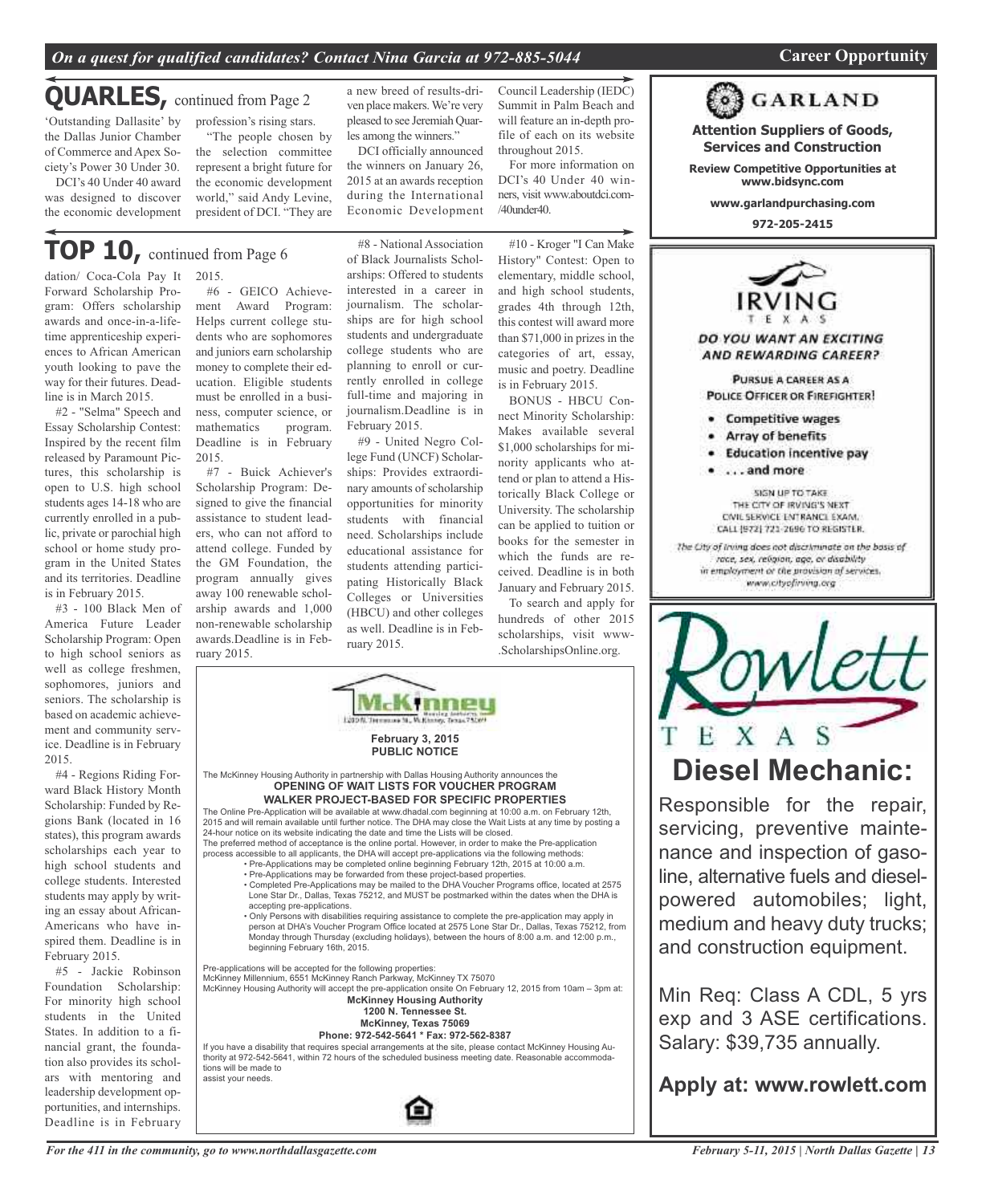#### **AVENUE F CHURCH OF CHRIST IN PLANO**

## **Mondays – Fridays**

**In the New Year 2015** Call 972-423-8833 for AF-FECT, Inc. or email: AF-FECTxInc@aol.com for counseling services, resources and assistance for job readiness and training programs for individuals.

#### **February 8**

Join us this Sunday at 8 a.m. for our praise and worship services, God will bless you. And don't forget to come back for our Iglesia de Cristo Services (the Word of God in Spanish.)

### **February 11, 9:30 a.m.** You're invited to join us for Bible study as we worship and praise God for His blessings. Prepare to be encouraged

by God's plan to grow.

Brother Ramon Hodridge, Minister of Education 1026 Avenue F Plano, TX 75074 972-423-8833 www.avefchurchofchrist.org  $\mathcal{L}=\mathcal{L}^{\mathcal{L}}$  , where  $\mathcal{L}^{\mathcal{L}}$  , we have the set of the set of the set of the set of the set of the set of the set of the set of the set of the set of the set of the set of the set of the set of the set of

#### **BETHEL BIBLE FELLOWSHIP CARROLLTON**

#### **February 8, 2015** You're invited to our Sunday Morning "Prayer and Mediation" followed by Morning Worship Service at 10 a.m. See what God is doing through and with us in the New Year; you will be blessed. We will also have some Black History facts to share with you.

#### **February 11, 7 p.m.**

Join us in Wednesday's Prayer and Bible Study Class with Senior Pastor Dr. Woodson and/or Associate Pastor Brenda Patterson teaching on the subject of Spiritual Warfare. These are Hot Topics in Winter Months. We will learn what God says about critical issues and topics through the study of His word. Come and be blessed by God.

Dr. Terrance Woodson, Senior Pastor 1944 E. Hebron Parkway Carrollton, TX 75007 972-492-4300 www.bethelbiblefellowship.org

#### **CHRIST COMMUNITY CHURCH IN RICHARDSON**

 $\mathcal{L}_\text{max}$  , which is a set of the set of the set of the set of the set of the set of the set of the set of the set of the set of the set of the set of the set of the set of the set of the set of the set of the set of

## **February 8, 8:45 a.m. And 11 a.m.**

You're invited to our Morning Services as we worship, honor and praise God for His blessings. Our February Month Series is "Being Wired for Sex."

## **February 11**

Join us at 12 Noon with Rev. Viveca Potter teaching on the Word of God; come back at 6:45 for Corporate Prayer and stay for Senior Pastor Autry at 7:30 p.m. teaching the Word of God. Our youth come for Food and Fellowship at 7 p.m. followed by Bible Study at 7:30 p.m. and Tutoring/Homework Assistance at 8 p.m.

Dr. Terrence Autry, Senior Pastor 701 Centennial 972-991-0200 Richardson, TX 75081 www.Christ communityrichardson.org

#### **FELLOWSHIP CHRISTIAN CENTER CHURCH IN ALLEN "The Ship"**

 $\mathcal{L}_\text{max}$  , which is a set of the set of the set of the set of the set of the set of the set of the set of the set of the set of the set of the set of the set of the set of the set of the set of the set of the set of

## **Monday – Friday 9 a.m.-1 p.m.**

TheShip3C's Prayer Lines for those that are in need are 972-649-0566 and 972-649- 0567 or they may be submitted via email to: prayerline@theship3c.org

### **February 8** Join us this Sunday for our praise and worship services at 9:30 a.m. followed by Morning Services at 1550 Edelweiss Drive in Allen and bring someone with you; you will be blessed.

**February 11** You're invited to our Wednesday's 12 Noon-Day Live Prayer and Bible

Study and/or our Wednesday Night Live Prayer and Bible Study at 7 p.m. to learn more about God's Word at Joycie Turner Fellowship Hall, 200 W. Belmont Drive in Allen. Be encouraged by God's plan for your maturity and His glory; and most of all, be prepared to grow.

Dr. W. L. Stafford, Sr., Ed.D. Senior Pastor 1550 Edelweiss Drive In Allen for Sunday Morning Worship. Admin. Building Address Is 200 W. Belmont Drive Allen, TX 75013 972-359-9956 www.theship3c.org

#### **BIBLE WAY COMMUNITY BAPTIST CHURCH**

 $\overline{\phantom{a}}$  , and the set of the set of the set of the set of the set of the set of the set of the set of the set of the set of the set of the set of the set of the set of the set of the set of the set of the set of the s

**February 8, 7:35 a.m.** Join us this Sunday for our praise and worship services and receive a blessing from God.

## **February 11, 7 p.m.**

You're invited to our Wednesday Bible Study to learn more about God's word and how it can lead and guide you.

Dr. Timothy Wilbert, Pastor 4215 North Greenview Drive Irving, TX 75062 972-257-3766 www.biblewayirving.org  $\overline{\phantom{a}}$  , and the set of the set of the set of the set of the set of the set of the set of the set of the set of the set of the set of the set of the set of the set of the set of the set of the set of the set of the s

### **MT. OLIVE CHURCH OF PLANO (MOCOP)**

## **February 8**

Join us in Sunday School at 8:30 a.m.; stay for our Sunday prayer at 9:30 a.m. and our Worship Service at 10 a.m.

**February 11, 7 p.m.** You're invited to our Wednesday's Bible Study; you will learn what God has to say to us. Come to be encouraged by

God's plan for your spiritual growth and His glory.

Pastor Sam Fenceroy Senior Pastor 300 Chisholm Place Plano, TX 75075 972-633-5511 www.mocop.org  $\mathcal{L}$  , and the set of the set of the set of the set of the set of the set of the set of the set of the set of the set of the set of the set of the set of the set of the set of the set of the set of the set of the set

## **NEW MOUNT ZION BAPTIST CHURCH**

**February 8** You're invited to join us for Early Morning Services at 7:30 a.m., followed by Sunday School at 9 a.m. and Morning Worship at 10:30 a.m.

#### **February 11** Join us for Wednesday's

Bible Study and learn what God has to say to us. Dr. Tommy L. Brown Senior Pastor 9550 Shepherd Road Dallas, Texas 75243 Phone: 214-341-6459 www.nmzb.org

> **SHILOH MBC IN PLANO**

 $\mathcal{L}$  , and the set of the set of the set of the set of the set of the set of the set of the set of the set of the set of the set of the set of the set of the set of the set of the set of the set of the set of the set

## **February 8, 8 a.m. and 11 a.m.** Come and worship with us

this Sunday. God will greet us and bless us with words of wisdom as He leads and guide us in all truth and righteousness.

**February 11, 7 p.m.** You're invited to our Wednesday's Bible Study to learn more about God's Word. Come and be encouraged by God's plan for your maturity and growth; and it's all for His glory.

Dr. Isaiah Joshua, Jr. Senior Pastor 920 E. 14th Street Plano, TX 75074 972-423-6695 www.smbcplano.org

## $\mathcal{L}_\mathcal{L}$  , where  $\mathcal{L}_\mathcal{L}$  is the set of the set of the set of the set of the set of the set of the set of the set of the set of the set of the set of the set of the set of the set of the set of the set of the **THE INSPIRING BODY OF CHRIST CHURCH**

**February 8, 7:30 and 11:30 a.m.** You're invited this Sunday to our praise and worship service as we honor and magnify God's Holy name; and receive a blessing from Him.

February 9, 7 p.m. Join us in Monday School as we learn what God has to say to us.

February 13, 7 p.m. All men are invited to join us for Men's Fellowship night. What is God saying to us?

Pastor Rickie Rush 7701 S Westmoreland Road Dallas, TX 75237 972-372-4262 www.Ibocchurch.org



"Consider it pure joy, my brothers and sisters, whenever you face trials of many kinds, because you know that the testing of your faith produces perseverance."

**– James 1:2-3 (NIV)**



## **Church Happenings www.NorthDallasGazette.com**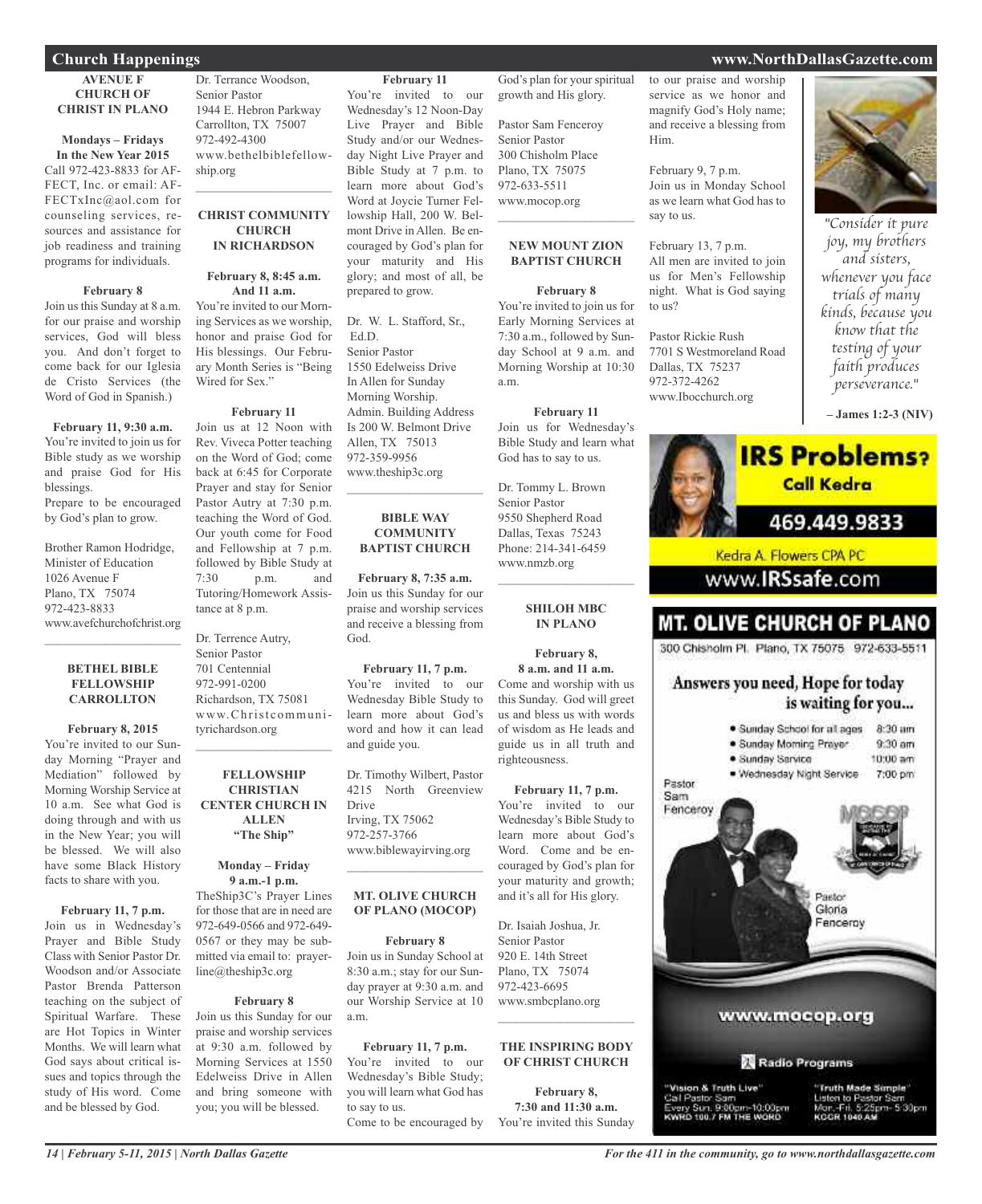#### **www.NorthDallasGazette.com Church Directory**

# **Looking back on Black History Month**



*Send email to: businessoffice@ northdallasgazette.com to sign up for Sister Tarpley's weekly electronic newsletter.*

The month of February is "our nation's" observation of Black History. The 2015 theme is: "A Century of Black Life, History, and Culture"

It is disheartening to think of the controversy surrounding this very important holiday in America.

Some people joked, "We were given the shortest month of the year to celebrate our history." This is not just Black History that we are celebrating, not just America's history, but history of the world.

Many great and useful inventions that are being used worldwide, and that are taken for granted were invented by Black people. The cell phone (Henry T. Sampson and his "gammaelectric cell") was invented by a Black man.

The first open heart surgery (Vivien Thomas a surgical technician who developed the procedures used to treat blue baby syndrome in the 1940s) to name essential things that are in use today. Some people think that

it's by pure accident that some Black citizens, not the same ones that we hear about year after year; have done anything worthwhile.

There are others that easily accept that we have a few famous entertainers, sports figures and a few entrepreneurs making millions of dollars; but they are slow to recognize that there are many Blacks that have excelled, and are continuing to excel and invent devices.

They use math and science to make a difference in how we live, work, play and entertain today.

As a retired teacher, I too wish that all history of great magnitude is put in our textbooks, especially Black history, which is American's history; in spite of what we have been taught.

But wishing it is not going to get the information in our textbooks on the grand scale that it needs to be (School Districts in Texas and California, they are the largest buyers of textbooks, could insist and get their request granted.

The story of Carter Godwin Woodson, Father of Black History (December 1875 – April 1950, is a captivating and inspiration story in itself.

Dr. Woodson said, "Those who have no record of what their forebears have accomplished lose the inspiration which comes from the teaching of biography and history."

When Dr. Woodson established Negro History week in 1926, he realized the importance of providing a theme to focus the attention of the public.

The intention has never been to dictate or limit the exploration of the Black experience, but to bring to the public's attention important developments that merit emphasis.

He believed that Blacks should know their past in order to participate intelligently in the affairs in our country.

Dr. Woodson strongly believed that Black history which others (even some Black people) have tried so diligently to erase—is a firm foundation for young Black people to build on in order to become productive citizens of our society.

Prior to "Negro History WEEK," Dr. Woodson and several of his friends established the Association for the Study of Negro Life and History. In the 1960s it was established as Black His-

tory MONTH.

In 1912 (the year my mother, Cedella Baker Demus, was born) Dr. Woodson, received his Ph.D in history from Harvard University. He developed an important philosophy of history.

History, he insisted, was not the mere gathering of fact. The object of historical study is to arrive at a reasonable interpretation of the facts.

History is more than political and military records of peoples and nations. It must include some descrip-

**JUST GUIDITT TAYIVE** 

**BATTLETIN** 

tion of the social conditions of the period being studied.

Even Dr. Woodson often said that he hoped the time would come when Negro History Week would be unnecessary; when all Americans would willingly recognize the contributions of Black Americans as a legitimate and integral part of the history of this country.

His concept has given a profound sense of dignity to all Black people; and we must not forget it! Nor should we stop Black History Month.

**SPEARED TOME UTE ON LALL TOU AM** 

**MORDAY SCIENCE** 

*INSECTION OF* 

**HOGHAM** 

**Photohola In Alexander Chicken**<br>Second In Alexander Production

Shilch Missionary Baptist Church

the Flam Community for 128 Years Founded 1884 920 E 14th Street France, 73



*A young Dr. Carter G. Woodson, Father of Black History*

Second Keybeardist Needed: Please Call For Info

DBFelowskip Christian<br>BGConter Church

200 W. Bernont Dove - Aller, TX 75013 A Kingdom Building Church

972.359.9956

day Night Live

036. Bahim Ditsi<br>Alm DX 75013

7:05 p.m.

www.thesnipDo.org

Pastor<br>W.L. Starford, S



*KHVN 970 AM Sunday Mornings*

**Early Morning Service** 200 W. Behueni Drive Allen, TX 75013. 8.00 um. Islah Joshua, Jr. Sunday Morning Worship<br>
Mary Licensenry<br>
Microsoft Patent<br>
Microsoft Patent<br>
Microsoft Patent *Pustar*  $970.88$ 

SMBC: A church Focused on Excellence while Teaching<br>the Word, Preaching the Gospel, Reaching the World

Worship Times: 8 and 11 a.m. Sunday School: 9:45 a.m. Mid-week: Wednesday at 7:00 p.m. Youth Church: Every 3rd, 4th, and 5th Sunday at 10:45 a.m. AWANA: Wednesday at 6:30 p.m. Contact Information: 972-423-6695 www.smbcplano.org